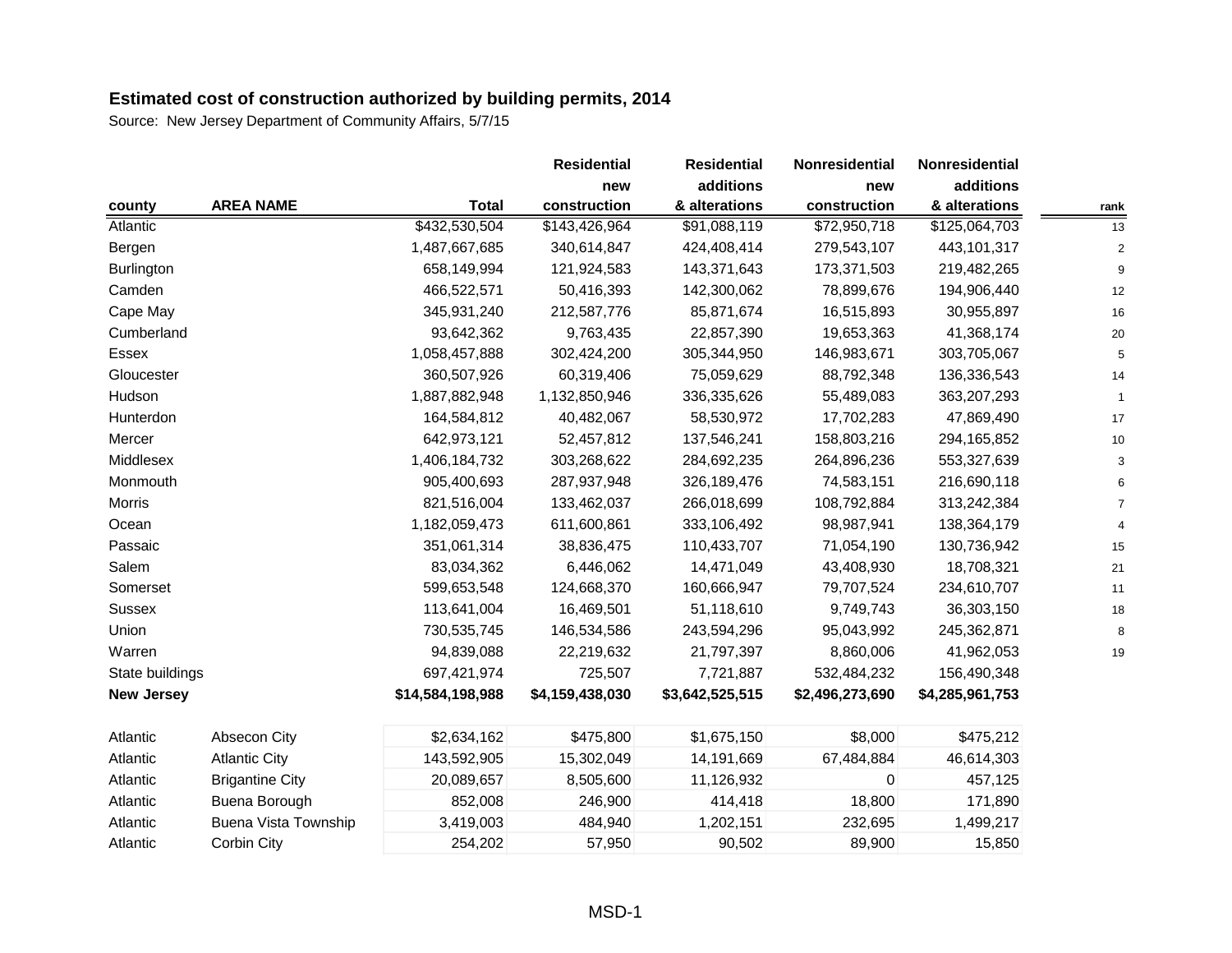|          |                          |              | <b>Residential</b> | <b>Residential</b> | Nonresidential | Nonresidential |      |
|----------|--------------------------|--------------|--------------------|--------------------|----------------|----------------|------|
|          |                          |              | new                | additions          | new            | additions      |      |
| county   | <b>AREA NAME</b>         | <b>Total</b> | construction       | & alterations      | construction   | & alterations  | rank |
| Atlantic | Egg Harbor City          | 21,095,996   | 18,459,378         | 1,089,280          | 453,000        | 1,094,338      |      |
| Atlantic | Egg Harbor Township      | 31,916,663   | 12,654,126         | 11,867,073         | 2,033,003      | 5,362,461      |      |
| Atlantic | <b>Estell Manor City</b> | 2,149,360    | 241,391            | 288,204            | 35,118         | 1,584,647      |      |
| Atlantic | Folsom Borough           | 6,125,893    | 137,900            | 352,588            | 60,400         | 5,575,005      |      |
| Atlantic | Galloway Township        | 41,476,266   | 3,529,549          | 7,782,428          | 527,725        | 29,636,564     |      |
| Atlantic | <b>Hamilton Township</b> | 20,967,611   | 4,583,286          | 4,386,396          | 271,143        | 11,726,786     |      |
| Atlantic | Hammonton Town           | 9,548,212    | 1,117,800          | 2,372,538          | 632,125        | 5,425,749      |      |
| Atlantic | <b>Linwood City</b>      | 6,048,297    | 2,074,500          | 2,487,222          | 0              | 1,486,575      |      |
| Atlantic | Longport Borough         | 21,394,797   | 17,312,999         | 3,590,798          | $\mathbf 0$    | 491,000        |      |
| Atlantic | <b>Margate City</b>      | 39,331,367   | 27,327,303         | 9,761,677          | 341,925        | 1,900,462      |      |
| Atlantic | Mullica Township         | 3,074,760    | 1,023,791          | 1,358,017          | 198,479        | 494,473        |      |
| Atlantic | Northfield City          | 8,185,948    | 928,450            | 1,970,978          | 80,500         | 5,206,020      |      |
| Atlantic | Pleasantville City       | 21,937,750   | 17,036,277         | 2,207,854          | 165,501        | 2,528,118      |      |
| Atlantic | Port Republic City       | 954,285      | 170,001            | 769,284            | $\Omega$       | 15,000         |      |
| Atlantic | Somers Point City        | 10,182,841   | 4,922,050          | 2,262,820          | 176,500        | 2,821,471      |      |
| Atlantic | Ventnor City             | 15,644,894   | 6,361,173          | 9,204,021          | 0              | 79,700         |      |
| Atlantic | <b>Weymouth Township</b> | 1,653,627    | 473,751            | 636,119            | 141,020        | 402,737        |      |
| Bergen   | Allendale Borough        | 22,865,715   | 5,620,402          | 7,007,421          | $\mathbf{1}$   | 10,237,891     |      |
| Bergen   | Alpine Borough           | 8,984,263    | 4,460,300          | 2,085,684          | 1,386,900      | 1,051,379      |      |
| Bergen   | Bergenfield Borough      | 15,434,720   | 1,813,851          | 7,543,152          | 57,460         | 6,020,257      |      |
| Bergen   | Bogota Borough           | 9,016,404    | 5,000,000          | 1,846,968          | 732,669        | 1,436,767      |      |
| Bergen   | Carlstadt Borough        | 15,195,523   | 150,000            | 1,108,828          | 3,347,900      | 10,588,795     |      |
| Bergen   | Cliffside Park Borough   | 19,282,694   | 12,708,780         | 5,588,580          | 0              | 985,334        |      |
| Bergen   | Closter Borough          | 13,277,832   | 7,061,790          | 3,749,826          | $\mathbf 0$    | 2,466,216      |      |
| Bergen   | Cresskill Borough        | 13,596,438   | 5,582,600          | 7,051,408          | $\Omega$       | 962,430        |      |
| Bergen   | Demarest Borough         | 10,879,270   | 5,153,790          | 4,964,310          | 39,000         | 722,170        |      |
| Bergen   | Dumont Borough           | 7,953,081    | 1,060,700          | 4,858,203          | 1,781,108      | 253,070        |      |
| Bergen   | Elmwood Park Borough     | 14,652,319   | 2,489,600          | 5,066,938          | $\mathbf 0$    | 7,095,781      |      |
| Bergen   | East Rutherford Borough  | 10,018,674   | 1,182,895          | 1,212,608          | 906,190        | 6,716,981      |      |
| Bergen   | <b>Edgewater Borough</b> | 67,035,325   | 13,393,400         | 9,423,466          | 39,761,100     | 4,457,359      |      |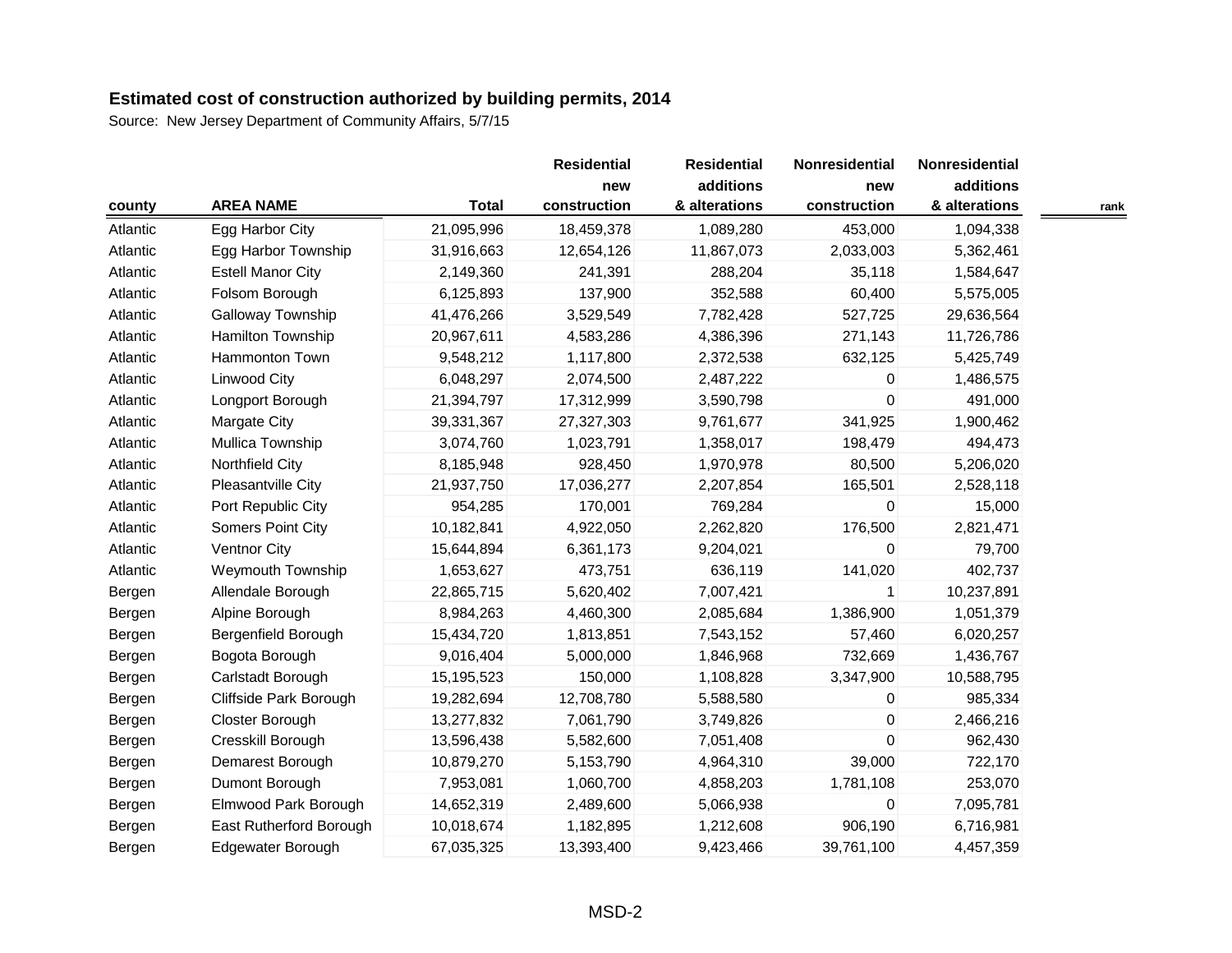|        |                          |              | <b>Residential</b> | <b>Residential</b> | Nonresidential | Nonresidential |      |
|--------|--------------------------|--------------|--------------------|--------------------|----------------|----------------|------|
|        |                          |              | new                | additions          | new            | additions      |      |
| county | <b>AREA NAME</b>         | <b>Total</b> | construction       | & alterations      | construction   | & alterations  | rank |
| Bergen | Emerson Borough          | 7,949,696    | 1,353,250          | 3,509,368          | 662,500        | 2,424,578      |      |
| Bergen | <b>Englewood City</b>    | 35,735,247   | 3,213,000          | 7,323,435          | 17,987,291     | 7,211,521      |      |
| Bergen | Englewood Cliffs Borough | 27,509,677   | 13,780,066         | 4,867,752          | 957,000        | 7,904,859      |      |
| Bergen | Fair Lawn Borough        | 37,476,970   | 1,966,324          | 14,005,607         | 1,343,506      | 20,161,533     |      |
| Bergen | Fairview Borough         | 4,982,882    | 868,900            | 1,342,833          | 0              | 2,771,149      |      |
| Bergen | Fort Lee Borough         | 57,091,963   | 13,879,132         | 16,728,261         | 6,129,291      | 20,355,279     |      |
| Bergen | Franklin Lakes Borough   | 32,897,332   | 14,427,162         | 8,863,255          | 2,320,590      | 7,286,325      |      |
| Bergen | <b>Garfield City</b>     | 14,760,629   | 4,030,106          | 3,981,691          | 3,374,700      | 3,374,132      |      |
| Bergen | Glen Rock Borough        | 18,667,297   | 2,792,550          | 12,965,342         | 85,500         | 2,823,905      |      |
| Bergen | Hackensack City          | 104,008,327  | 17,479,200         | 8,215,801          | 63,205,500     | 15,107,826     |      |
| Bergen | Harrington Park Borough  | 4,036,230    | 2,000              | 3,700,473          | 0              | 333,757        |      |
| Bergen | Hasbrouck Heights Boroug | 6,409,810    | 856,900            | 3,810,722          | 30,120         | 1,712,068      |      |
| Bergen | Haworth Borough          | 5,244,980    | 2,744,600          | 1,771,445          | 0              | 728,935        |      |
| Bergen | Hillsdale Borough        | 7,008,010    | 300                | 4,943,526          | 0              | 2,064,184      |      |
| Bergen | Ho-Ho-Kus Borough        | 8,676,621    | 2,075,900          | 6,031,917          | 0              | 568,804        |      |
| Bergen | Leonia Borough           | 7,224,323    | 1,270,600          | 4,537,323          | 109,600        | 1,306,800      |      |
| Bergen | Little Ferry Borough     | 5,266,700    | 470,000            | 2,431,457          | 0              | 2,365,243      |      |
| Bergen | Lodi Borough             | 7,446,272    | 1,158,500          | 2,935,802          | 102,500        | 3,249,470      |      |
| Bergen | Lyndhurst Township       | 18,835,076   | 3,166,386          | 6,677,120          | 25,500         | 8,966,070      |      |
| Bergen | Mahwah Township          | 53,176,673   | 6,735,920          | 14,617,078         | 19,316,134     | 12,507,541     |      |
| Bergen | Maywood Borough          | 5,923,491    | 1,139,000          | 2,999,575          | 130,025        | 1,654,891      |      |
| Bergen | Midland Park Borough     | 6,868,957    | 314,932            | 3,563,907          | 986,500        | 2,003,618      |      |
| Bergen | Montvale Borough         | 15,893,308   | 4,227,525          | 4,371,900          | 10,400         | 7,283,483      |      |
| Bergen | Moonachie Borough        | 4,754,125    | 26,900             | 888,367            | $\mathbf 0$    | 3,838,858      |      |
| Bergen | New Milford Borough      | 9,934,630    | 1,376,651          | 5,941,328          | 0              | 2,616,651      |      |
| Bergen | North Arlington Borough  | 8,338,737    | 1,081,900          | 3,962,921          | 15,000         | 3,278,916      |      |
| Bergen | Northvale Borough        | 5,727,211    | 1,572,650          | 1,524,760          | 50,500         | 2,579,301      |      |
| Bergen | Norwood Borough          | 5,858,728    | 2,290,425          | 3,459,457          | 14,900         | 93,946         |      |
| Bergen | Oakland Borough          | 13,012,622   | 727,000            | 7,508,153          | 63,200         | 4,714,269      |      |
| Bergen | Old Tappan Borough       | 10,381,780   | 6,166,520          | 3,292,265          | 7,475          | 915,520        |      |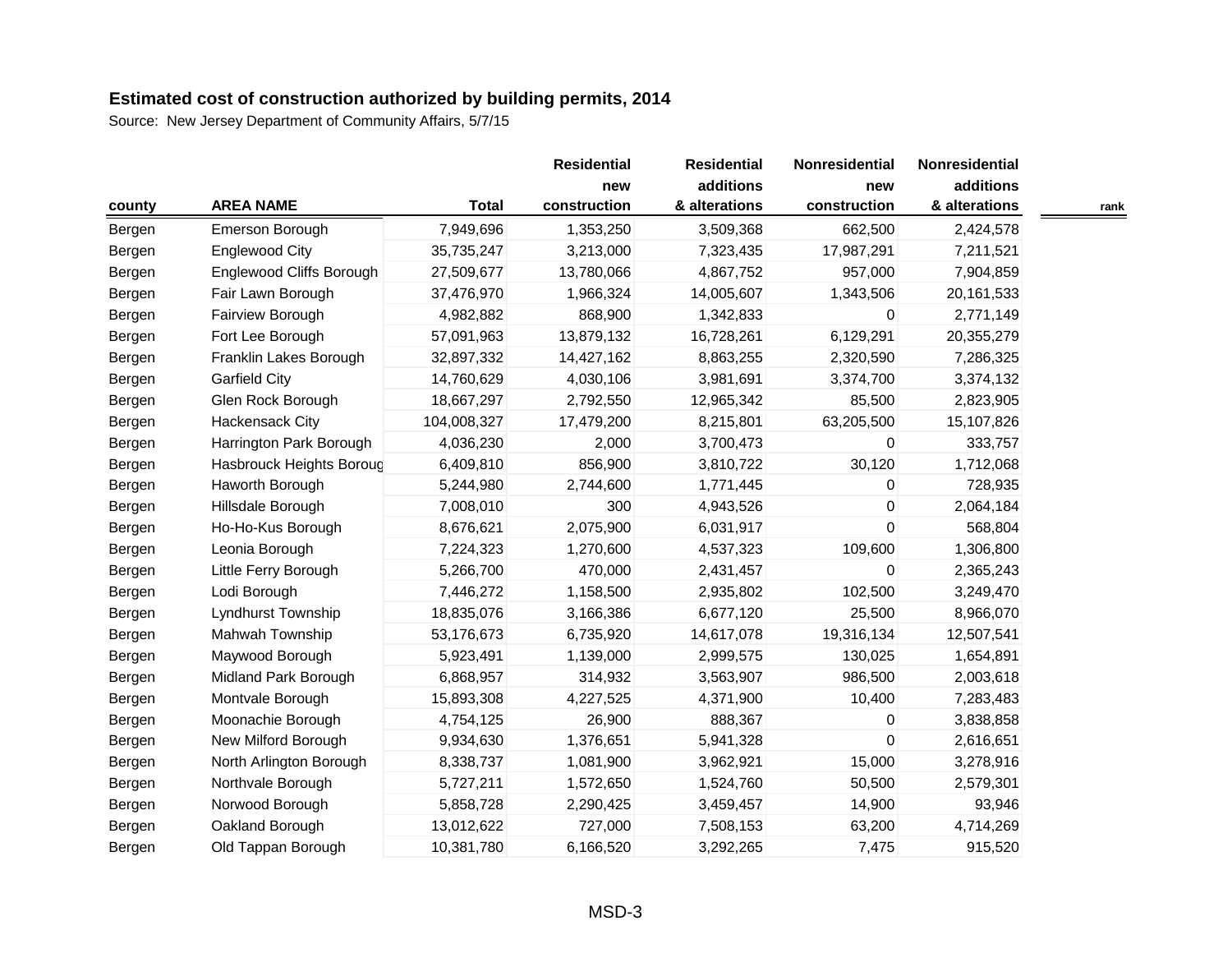|            |                            |              | <b>Residential</b> | <b>Residential</b> | Nonresidential | Nonresidential |      |
|------------|----------------------------|--------------|--------------------|--------------------|----------------|----------------|------|
|            |                            |              | new                | additions          | new            | additions      |      |
| county     | <b>AREA NAME</b>           | <b>Total</b> | construction       | & alterations      | construction   | & alterations  | rank |
| Bergen     | Oradell Borough            | 9,965,046    | 1,877,700          | 6,666,486          | 0              | 1,420,860      |      |
| Bergen     | Palisades Park Borough     | 30,520,562   | 21,861,900         | 2,508,893          | 1,549,200      | 4,600,569      |      |
| Bergen     | Paramus Borough            | 175,103,648  | 8,639,446          | 10,781,893         | 65,350,100     | 90,332,209     |      |
| Bergen     | Park Ridge Borough         | 8,508,247    | 1,921,000          | 3,598,430          | 0              | 2,988,817      |      |
| Bergen     | Ramsey Borough             | 22,292,019   | 2,778,900          | 8,973,872          | 147,300        | 10,391,947     |      |
| Bergen     | Ridgefield Borough         | 12,073,426   | 1,801,140          | 2,096,397          | 0              | 8,175,889      |      |
| Bergen     | Ridgefield Park Village    | 14,088,754   | 24,300             | 5,045,835          | 35,000         | 8,983,619      |      |
| Bergen     | Ridgewood Village          | 41,349,887   | 4,625,600          | 25,933,770         | 494,050        | 10,296,467     |      |
| Bergen     | River Edge Borough         | 15,756,712   | 1,194,550          | 8,845,560          | 0              | 5,716,602      |      |
| Bergen     | River Vale Township        | 18,029,286   | 9,632,494          | 7,000,815          | 0              | 1,395,977      |      |
| Bergen     | Rochelle Park Township     | 4,024,440    | 0                  | 1,356,713          | 0              | 2,667,727      |      |
| Bergen     | Rockleigh Borough          | 17,604,775   | 1,125,000          | 918,250            | 3,669,042      | 11,892,483     |      |
| Bergen     | Rutherford Borough         | 27,871,435   | 457,700            | 9,314,526          | 563,120        | 17,536,089     |      |
| Bergen     | Saddle Brook Township      | 19,949,855   | 1,140,650          | 5,426,950          | 1,501,368      | 11,880,887     |      |
| Bergen     | Saddle River Borough       | 30,282,830   | 20,103,718         | 6,990,935          | 1,019,600      | 2,168,577      |      |
| Bergen     | South Hackensack Twp       | 6,437,388    | $\pmb{0}$          | 453,309            | 0              | 5,984,079      |      |
| Bergen     | <b>Teaneck Township</b>    | 43,031,049   | 18,282,178         | 17,939,038         | 215,300        | 6,594,533      |      |
| Bergen     | <b>Tenafly Borough</b>     | 37,780,004   | 15,560,342         | 12,895,118         | 5,397,439      | 3,927,105      |      |
| Bergen     | Teterboro Borough          | 30,195,658   | 0                  | 7,000              | 25,769,389     | 4,419,269      |      |
| Bergen     | Upper Saddle River Boroug  | 25,251,782   | 14,696,386         | 8,872,430          | 0              | 1,682,966      |      |
| Bergen     | <b>Waldwick Borough</b>    | 11,317,320   | 2,757,000          | 4,777,752          | 1,393,000      | 2,389,568      |      |
| Bergen     | <b>Wallington Borough</b>  | 12,490,858   | 815,000            | 1,443,309          | 6,725,000      | 3,507,549      |      |
| Bergen     | Washington Township        | 7,784,011    | 50,300             | 5,291,701          | 3,439          | 2,438,571      |      |
| Bergen     | Westwood Borough           | 9,495,622    | 683,951            | 5,103,542          | 22,000         | 3,686,129      |      |
| Bergen     | Woodcliff Lake Borough     | 15,143,389   | 3,477,000          | 6,664,120          | $\Omega$       | 5,002,269      |      |
| Bergen     | Wood-Ridge Borough         | 30,054,034   | 25,050,985         | 4,301,367          | 4,800          | 696,882        |      |
| Bergen     | <b>Wyckoff Township</b>    | 31,975,086   | 5,185,200          | 18,920,170         | 743,900        | 7,125,816      |      |
| Burlington | <b>Bass River Township</b> | 4,947,811    | 835,100            | 446,161            | 45,300         | 3,621,250      |      |
| Burlington | <b>Beverly City</b>        | 460,705      | 0                  | 407,805            | 5,400          | 47,500         |      |
| Burlington | <b>Bordentown City</b>     | 1,947,797    | 534,652            | 948,691            | 120,401        | 344,053        |      |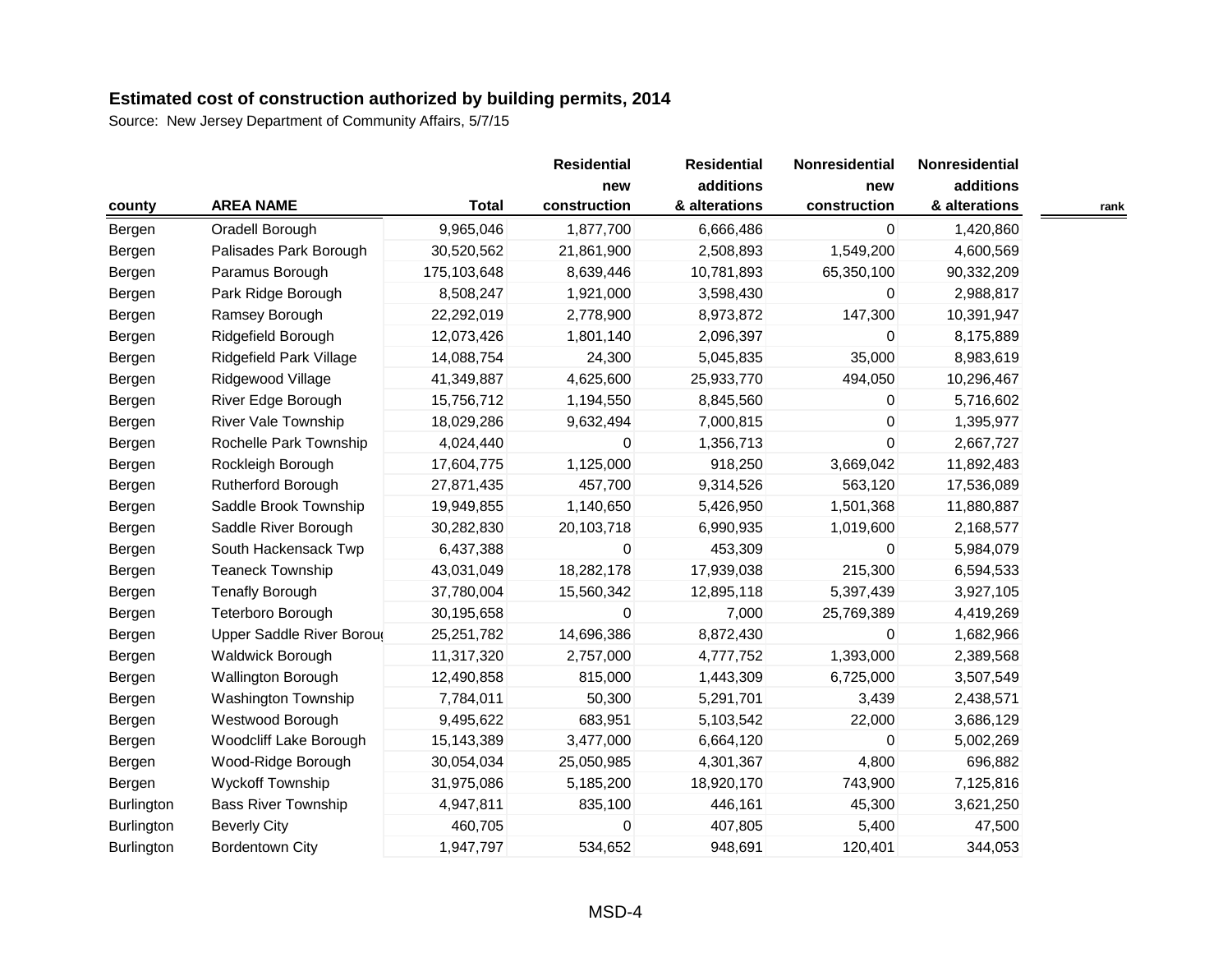|                   |                                |              | <b>Residential</b> | <b>Residential</b> | Nonresidential | Nonresidential |      |
|-------------------|--------------------------------|--------------|--------------------|--------------------|----------------|----------------|------|
|                   |                                |              | new                | additions          | new            | additions      |      |
| county            | <b>AREA NAME</b>               | <b>Total</b> | construction       | & alterations      | construction   | & alterations  | rank |
| Burlington        | <b>Bordentown Township</b>     | 81,857,534   | 2,374,752          | 9,790,355          | 53,916,400     | 15,776,027     |      |
| <b>Burlington</b> | <b>Burlington City</b>         | 12,926,449   | 3,754,762          | 2,698,160          | 74,756         | 6,398,771      |      |
| Burlington        | <b>Burlington Township</b>     | 76,808,204   | 8,918,337          | 5,450,946          | 36,092,131     | 26,346,790     |      |
| Burlington        | <b>Chesterfield Township</b>   | 13,518,913   | 10,589,850         | 1,778,208          | 770,800        | 380,055        |      |
| Burlington        | Cinnaminson Township           | 13,685,158   | 5,155,565          | 4,865,146          | 90,515         | 3,573,932      |      |
| Burlington        | Delanco Township               | 3,833,925    | 621,000            | 1,339,309          | 25,800         | 1,847,816      |      |
| Burlington        | Delran Township                | 10,068,298   | 0                  | 4,004,657          | 813,960        | 5,249,681      |      |
| Burlington        | Eastampton Township            | 2,216,753    | 0                  | 1,809,141          | 315,792        | 91,820         |      |
| Burlington        | <b>Edgewater Park Township</b> | 5,233,944    | 0                  | 2,274,801          | 5,400          | 2,953,743      |      |
| Burlington        | Evesham Township               | 48,453,962   | 11,925,322         | 1,264,310          | 9,308,600      | 25,955,730     |      |
| Burlington        | Fieldsboro Borough             | 141,161      | 0                  | 52,881             | 1,400          | 86,880         |      |
| Burlington        | Florence Township              | 49,072,738   | 2,682,824          | 8,679,144          | 31,588,571     | 6,122,199      |      |
| Burlington        | Hainesport Township            | 8,030,593    | 213,000            | 2,521,479          | 671,426        | 4,624,688      |      |
| Burlington        | Lumberton Township             | 9,690,121    | 798,370            | 4,312,375          | 1,702,108      | 2,877,268      |      |
| Burlington        | Mansfield Township             | 7,215,511    | 2,374,950          | 2,926,607          | 261,360        | 1,652,594      |      |
| <b>Burlington</b> | Maple Shade Township           | 12,350,014   | 881,550            | 5,089,888          | 1,270,006      | 5,108,570      |      |
| Burlington        | <b>Medford Township</b>        | 45,124,070   | 19,062,803         | 7,901,817          | 4,411,551      | 13,747,899     |      |
| Burlington        | Medford Lakes Borough          | 1,870,894    | 98,850             | 1,763,394          | 8,650          | 0              |      |
| Burlington        | Moorestown Township            | 58,488,343   | 16,275,991         | 11,017,167         | 1,603,565      | 29,591,620     |      |
| Burlington        | Mount Holly Township           | 28,456,361   | 15,484,944         | 3,171,356          | 315,891        | 9,484,170      |      |
| Burlington        | Mount Laurel Township          | 76,087,842   | 10,254,101         | 16,868,665         | 25,416,103     | 23,548,973     |      |
| Burlington        | New Hanover Township           | 979,318      | 308,500            | 274,802            | 3,000          | 393,016        |      |
| Burlington        | North Hanover Township         | 5,944,787    | 0                  | 856,722            | 117,650        | 4,970,415      |      |
| Burlington        | Palmyra Borough                | 2,461,902    | 0                  | 1,639,767          | 50,200         | 771,935        |      |
| Burlington        | Pemberton Borough              | 407,129      | $\overline{0}$     | 223,128            | 0              | 184,001        |      |
| Burlington        | Pemberton Township             | 10,515,682   | 465,325            | 4,900,654          | 1,474,349      | 3,675,354      |      |
| Burlington        | Riverside Township             | 1,956,362    | 205,800            | 1,562,514          | 0              | 188,048        |      |
| <b>Burlington</b> | Riverton Borough               | 1,477,164    | 221,000            | 1,077,113          | $\mathbf 0$    | 179,051        |      |
| Burlington        | Shamong Township               | 2,900,192    | 0                  | 2,351,624          | 445,550        | 103,018        |      |
| Burlington        | Southampton Township           | 5,180,814    | 176,750            | 3,331,249          | 302,996        | 1,369,819      |      |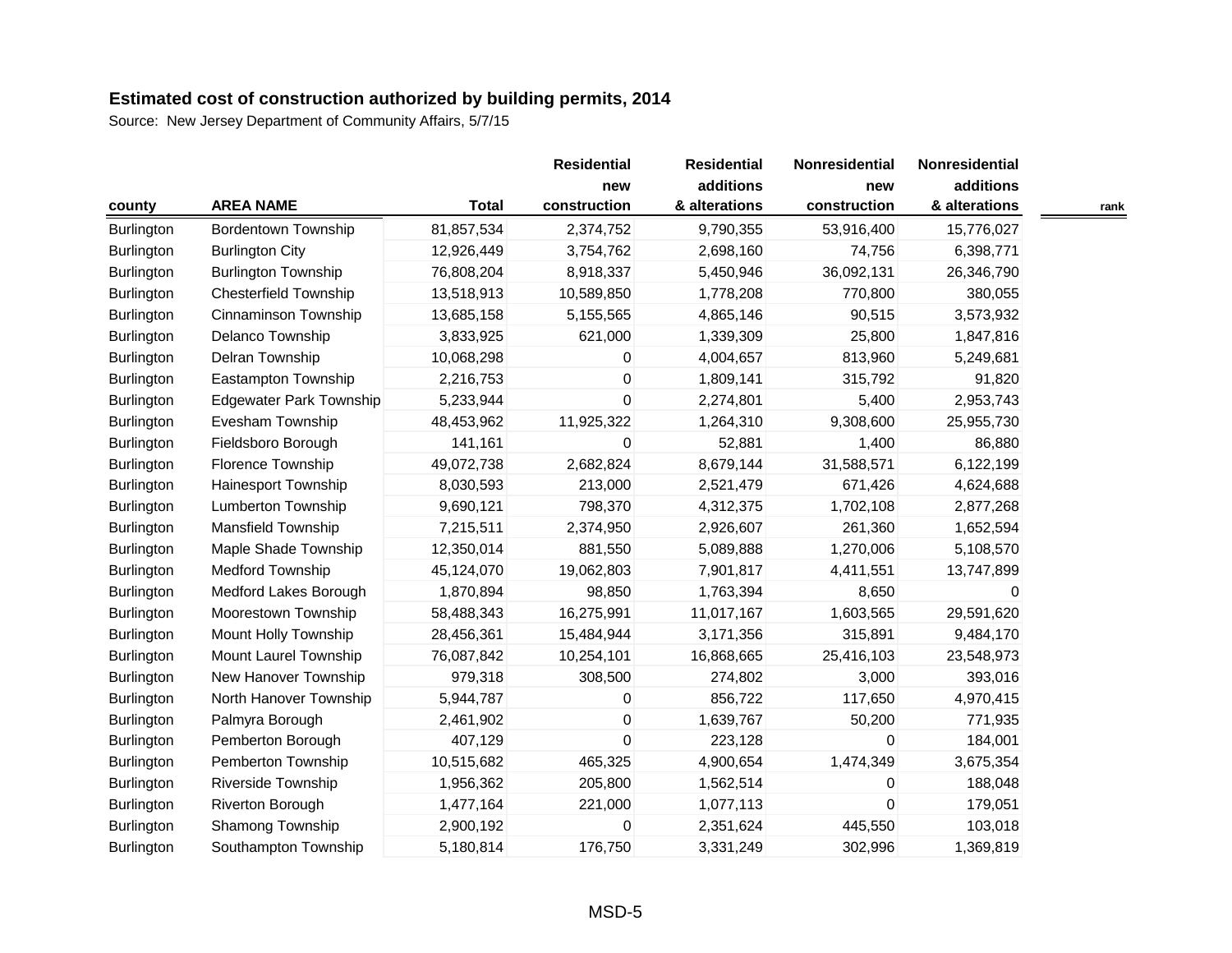|                   |                            |              | <b>Residential</b><br>new | <b>Residential</b><br>additions | Nonresidential<br>new | Nonresidential<br>additions |      |
|-------------------|----------------------------|--------------|---------------------------|---------------------------------|-----------------------|-----------------------------|------|
| county            | <b>AREA NAME</b>           | <b>Total</b> | construction              | & alterations                   | construction          | & alterations               | rank |
| <b>Burlington</b> | Springfield Township       | 3,533,707    | 18,500                    | 836,505                         | 1,017,005             | 1,661,697                   |      |
| <b>Burlington</b> | Tabernacle Township        | 3,767,120    | 398,695                   | 2,472,198                       | 257,743               | 638,484                     |      |
| Burlington        | Washington Township        | 255,299      | 73,300                    | 100,781                         | 23,347                | 57,871                      |      |
| Burlington        | <b>Westampton Township</b> | 17,152,931   | 4,644,800                 | 3,854,588                       | 734,827               | 7,918,716                   |      |
| Burlington        | Willingboro Township       | 28,566,555   | 2,575,190                 | 18,227,485                      | 24,450                | 7,739,430                   |      |
| Burlington        | <b>Woodland Township</b>   | 463,847      | 0                         | 210,387                         | 64,500                | 188,960                     |      |
| <b>Burlington</b> | Wrightstown Borough        | 100,084      | 0                         | 69,663                          | 20,000                | 10,421                      |      |
| Camden            | Audubon Borough            | 3,748,636    | 438,300                   | 1,754,231                       | 14,200                | 1,541,905                   |      |
| Camden            | Audubon Park Borough       | 96,236       | 0                         | 89,336                          | 6,900                 | 0                           |      |
| Camden            | Barrington Borough         | 2,981,360    | 116,936                   | 1,836,988                       | 21,438                | 1,005,998                   |      |
| Camden            | Bellmawr Borough           | 17,514,229   | 459,000                   | 2,972,338                       | 1,068,000             | 13,014,891                  |      |
| Camden            | Berlin Borough             | 3,794,799    | 138,995                   | 1,310,570                       | 38,754                | 2,306,480                   |      |
| Camden            | <b>Berlin Township</b>     | 6,813,318    | 2,496,855                 | 976,686                         | 508,901               | 2,830,876                   |      |
| Camden            | Brooklawn Borough          | 694,146      | 0                         | 232,496                         | $\Omega$              | 461,650                     |      |
| Camden            | Camden City                | 87,760,107   | 681,303                   | 22,439,445                      | 29,638,070            | 35,001,289                  |      |
| Camden            | Cherry Hill Township       | 72,024,096   | 2,722,600                 | 28,551,054                      | 1,734,950             | 39,015,492                  |      |
| Camden            | <b>Chesilhurst Borough</b> | 286,520      | 59,550                    | 209,172                         | 13,700                | 4,098                       |      |
| Camden            | Clementon Borough          | 1,300,264    | 0                         | 641,587                         | 21,000                | 637,677                     |      |
| Camden            | Collingswood Borough       | 7,222,757    | 32,500                    | 4,769,761                       | $\Omega$              | 2,420,496                   |      |
| Camden            | Gibbsboro Borough          | 1,667,568    | 0                         | 631,722                         | 117,800               | 918,046                     |      |
| Camden            | Gloucester City            | 5,094,241    | 438,000                   | 1,929,752                       | $\Omega$              | 2,726,489                   |      |
| Camden            | <b>Gloucester Township</b> | 76,759,501   | 5,857,096                 | 15,573,881                      | 30,653,374            | 24,675,150                  |      |
| Camden            | Haddon Township            | 18,036,487   | 10,162,177                | 6,112,465                       | 0                     | 1,761,845                   |      |
| Camden            | Haddonfield Borough        | 23,733,056   | 4,139,950                 | 10,823,437                      | 40,000                | 8,729,669                   |      |
| Camden            | Haddon Heights Borough     | 3,937,502    | 151,404                   | 3,272,671                       | 17,200                | 496,227                     |      |
| Camden            | Hi-nella Borough           | 140,006      | 0                         | 139,856                         | $\Omega$              | 150                         |      |
| Camden            | Laurel Springs Borough     | 480,328      | 0                         | 351,994                         | 13,000                | 115,334                     |      |
| Camden            | Lawnside Borough           | 1,767,912    | 0                         | 856,446                         | $\mathbf 0$           | 911,466                     |      |
| Camden            | Lindenwold Borough         | 4,823,064    | 46,082                    | 1,694,637                       | 565,501               | 2,516,844                   |      |
| Camden            | Magnolia Borough           | 2,681,714    | 92,730                    | 948,373                         | 29,923                | 1,610,688                   |      |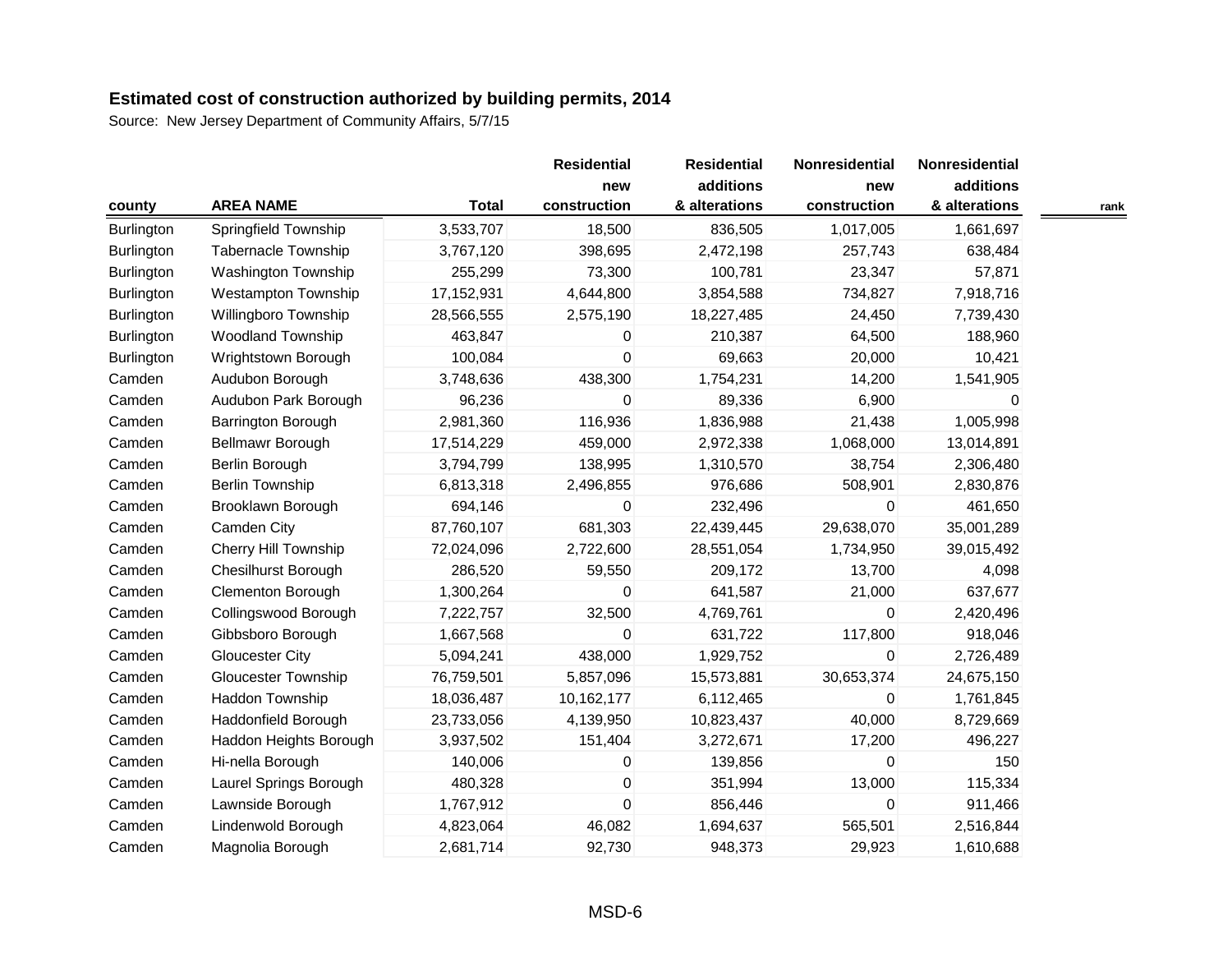|          |                          |              | <b>Residential</b>  | <b>Residential</b><br>additions | Nonresidential      | Nonresidential<br>additions |      |
|----------|--------------------------|--------------|---------------------|---------------------------------|---------------------|-----------------------------|------|
| county   | <b>AREA NAME</b>         | <b>Total</b> | new<br>construction | & alterations                   | new<br>construction | & alterations               | rank |
| Camden   | Merchantville Borough    | 1,644,423    | 9,735               | 987,778                         | 0                   | 646,910                     |      |
| Camden   | Mount Ephraim Borough    | 2,175,944    | 183,000             | 1,168,487                       | 510,500             | 313,957                     |      |
| Camden   | Oaklyn Borough           | 989,751      | 106,750             | 835,981                         | 0                   | 47,020                      |      |
| Camden   | Pennsauken Township      | 37,421,549   | 706,383             | 7,778,427                       | 5,184,657           | 23,752,082                  |      |
| Camden   | Pine Hill Borough        | 3,507,865    | 831,490             | 1,313,210                       | 705,300             | 657,865                     |      |
| Camden   | Pine Valley Borough      | 70,000       | 0                   | 70,000                          | $\Omega$            | 0                           |      |
| Camden   | Runnemede Borough        | 3,878,669    | 88,500              | 1,856,112                       | $\Omega$            | 1,934,057                   |      |
| Camden   | Somerdale Borough        | 6,689,626    | 4,029,545           | 1,191,916                       | 347,800             | 1,120,365                   |      |
| Camden   | <b>Stratford Borough</b> | 4,138,733    | 150,000             | 1,340,921                       | 1,209,289           | 1,438,523                   |      |
| Camden   | Tavistock Borough        | 0            | 0                   | $\overline{0}$                  | $\mathbf 0$         | 0                           |      |
| Camden   | Voorhees Township        | 26,799,925   | 5,242,954           | 8,358,557                       | 1,824,139           | 11,374,275                  |      |
| Camden   | Waterford Township       | 6,821,414    | 325,816             | 2,140,258                       | 105,261             | 4,250,079                   |      |
| Camden   | <b>Winslow Township</b>  | 28,594,883   | 10,708,742          | 6,932,560                       | 4,292,534           | 6,661,047                   |      |
| Camden   | Woodlynne Borough        | 431,942      | 0                   | 206,957                         | 217,485             | 7,500                       |      |
| Cape May | Avalon Borough           | 59,710,764   | 48,293,425          | 8,556,441                       | 97,272              | 2,763,626                   |      |
| Cape May | Cape May City            | 16,339,571   | 8,506,977           | 5,324,442                       | 685,100             | 1,823,052                   |      |
| Cape May | Cape May Point Borough   | 3,336,838    | 2,292,850           | 1,036,888                       | 0                   | 7,100                       |      |
| Cape May | Dennis Township          | 5,063,267    | 520,200             | 2,875,328                       | 1,028,460           | 639,279                     |      |
| Cape May | Lower Township           | 18,455,708   | 5,077,891           | 9,454,850                       | 1,510,590           | 2,412,377                   |      |
| Cape May | Middle Township          | 31,567,518   | 18,853,820          | 7,135,258                       | 387,778             | 5,190,662                   |      |
| Cape May | North Wildwood City      | 11,215,184   | 5,738,454           | 4,246,056                       | 372,938             | 857,736                     |      |
| Cape May | Ocean City               | 94,547,590   | 69,350,209          | 18,387,104                      | 1,067,090           | 5,743,187                   |      |
| Cape May | Sea Isle City            | 40,410,418   | 24,215,451          | 4,127,019                       | 10,801,500          | 1,266,448                   |      |
| Cape May | Stone Harbor Borough     | 31,704,415   | 20,346,728          | 9,949,025                       | $\mathbf 0$         | 1,408,662                   |      |
| Cape May | <b>Upper Township</b>    | 11,744,451   | 4,310,400           | 5,578,123                       | 200,764             | 1,655,164                   |      |
| Cape May | West Cape May Borough    | 3,676,627    | 1,720,660           | 1,860,541                       | 17,100              | 78,326                      |      |
| Cape May | West Wildwood Borough    | 1,257,698    | 20,500              | 1,222,720                       | 0                   | 14,478                      |      |
| Cape May | <b>Wildwood City</b>     | 4,955,007    | 563,701             | 2,057,809                       | $\mathbf 0$         | 2,333,497                   |      |
| Cape May | Wildwood Crest Borough   | 11,450,544   | 2,744,310           | 3,699,584                       | 296,000             | 4,710,650                   |      |
| Cape May | Woodbine Borough         | 495,640      | 32,200              | 360,486                         | 51,301              | 51,653                      |      |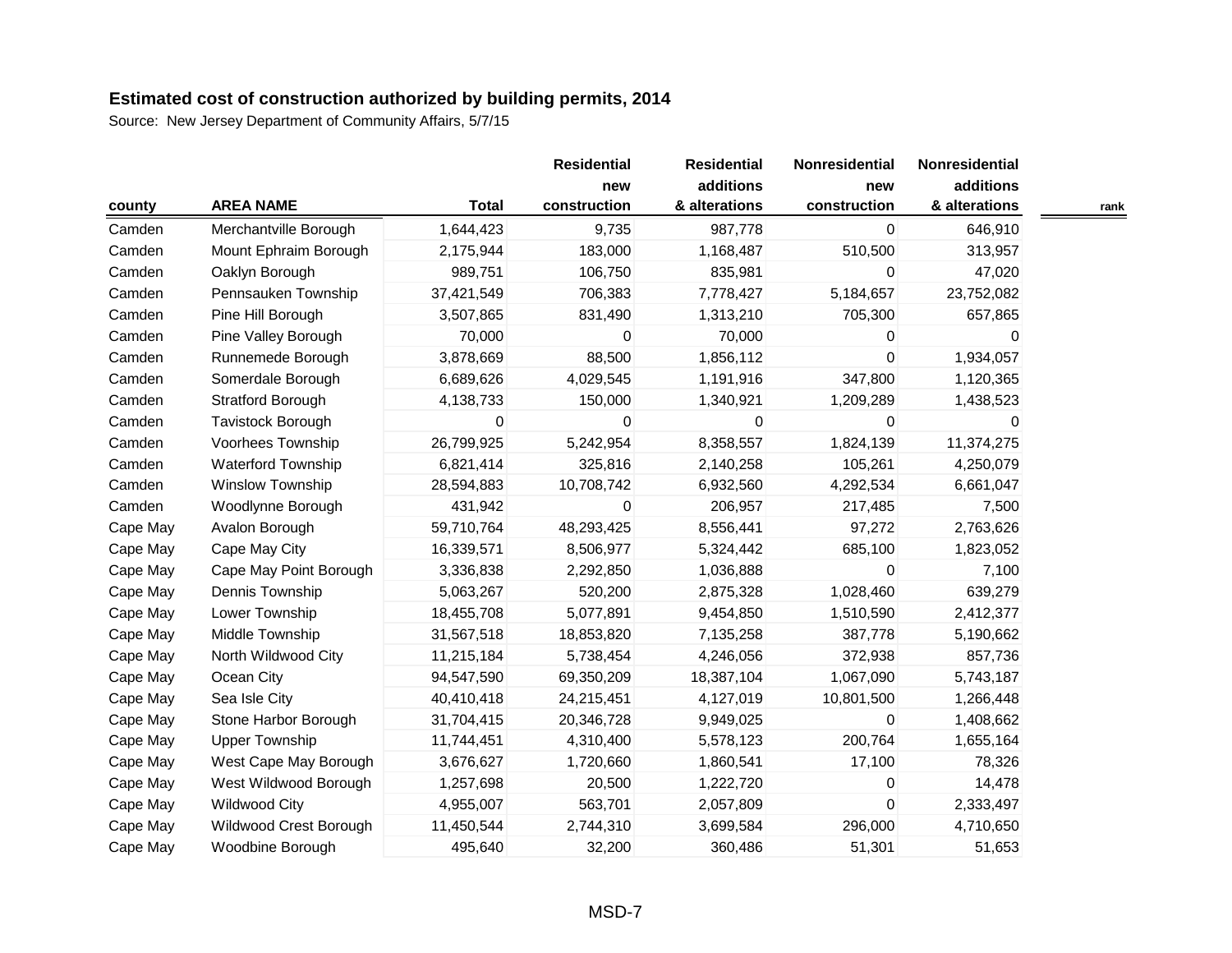|            |                                 |              | <b>Residential</b><br>new | <b>Residential</b><br>additions | Nonresidential<br>new | Nonresidential<br>additions |      |
|------------|---------------------------------|--------------|---------------------------|---------------------------------|-----------------------|-----------------------------|------|
| county     | <b>AREA NAME</b>                | <b>Total</b> | construction              | & alterations                   | construction          | & alterations               | rank |
| Cumberland | <b>Bridgeton City</b>           | 11,755,517   | 260,900                   | 4,010,430                       | 581,400               | 6,902,787                   |      |
| Cumberland | <b>Commercial Township</b>      | 1,312,355    | 105,700                   | 701,003                         | 154,984               | 350,668                     |      |
| Cumberland | Deerfield Township              | 1,417,313    | 2,000                     | 800,738                         | 114,018               | 500,557                     |      |
| Cumberland | Downe Township                  | 1,474,518    | 369,233                   | 653,144                         | 23,501                | 428,640                     |      |
| Cumberland | Fairfield Township              | 2,259,211    | 66,001                    | 707,502                         | 130,900               | 1,354,808                   |      |
| Cumberland | <b>Greenwich Township</b>       | 284,286      | 0                         | 192,926                         | 70,610                | 20,750                      |      |
| Cumberland | Hopewell Township               | 1,883,398    | 173,100                   | 948,351                         | 301,432               | 460,515                     |      |
| Cumberland | Lawrence Township               | 748,835      | 304,800                   | 444,035                         | 0                     | 0                           |      |
| Cumberland | Maurice River Township          | 2,771,852    | 161,650                   | 1,213,487                       | 244,609               | 1,152,106                   |      |
| Cumberland | <b>Millville City</b>           | 15,555,135   | 991,435                   | 6,052,989                       | 2,579,476             | 5,931,235                   |      |
| Cumberland | Shiloh Borough                  | 118,680      | 0                         | 118,680                         | 0                     | 0                           |      |
| Cumberland | <b>Stow Creek Township</b>      | 1,535,083    | 405,500                   | 232,485                         | 118,901               | 778,197                     |      |
| Cumberland | <b>Upper Deerfield Township</b> | 4,309,800    | 1                         | 1,590,900                       | 317,943               | 2,400,956                   |      |
| Cumberland | <b>Vineland City</b>            | 48,216,379   | 6,923,115                 | 5,190,720                       | 15,015,589            | 21,086,955                  |      |
| Essex      | <b>Belleville Township</b>      | 31,532,649   | 14,162,000                | 11,763,133                      | 281,927               | 5,325,589                   |      |
| Essex      | <b>Bloomfield Township</b>      | 49,363,059   | 30,374,249                | 15,851,358                      | 2,393,000             | 744,452                     |      |
| Essex      | Caldwell Borough                | 3,552,940    | 0                         | 2,779,359                       | 0                     | 773,581                     |      |
| Essex      | <b>Cedar Grove Township</b>     | 11,778,184   | 1,523,050                 | 6,316,161                       | 1,498,000             | 2,440,973                   |      |
| Essex      | East Orange City                | 19,813,977   | 1,533,050                 | 14,658,034                      | 45,029                | 3,577,864                   |      |
| Essex      | Essex Fells Borough             | 4,314,043    | 932,000                   | 3,382,043                       | 0                     | 0                           |      |
| Essex      | <b>Fairfield Township</b>       | 23,896,759   | 829,250                   | 8,609,318                       | 435,825               | 14,022,366                  |      |
| Essex      | Glen Ridge Borough              | 7,508,210    | 295,300                   | 6,991,250                       | 0                     | 221,660                     |      |
| Essex      | Irvington Township              | 9,945,716    | 580,000                   | 4,444,909                       | 0                     | 4,920,807                   |      |
| Essex      | Livingston Township             | 97,681,166   | 21,802,403                | 35,440,798                      | 651,300               | 39,786,665                  |      |
| Essex      | Maplewood Township              | 21,691,178   | 28,000                    | 15,960,144                      | 1,040,930             | 4,662,104                   |      |
| Essex      | Millburn Township               | 66,303,419   | 11,531,489                | 32,006,408                      | 6,419,979             | 16,345,543                  |      |
| Essex      | Montclair Township              | 88,239,383   | 43,174,698                | 33,241,730                      | 515,300               | 11,307,655                  |      |
| Essex      | <b>Newark City</b>              | 394,560,670  | 101,939,553               | 32,644,794                      | 121,734,479           | 138,241,844                 |      |
| Essex      | North Caldwell Borough          | 13,924,107   | 5,148,140                 | 7,340,248                       | 0                     | 1,435,719                   |      |
| Essex      | Nutley Township                 | 16,729,159   | 2,317,000                 | 10,541,165                      | 337,576               | 3,533,418                   |      |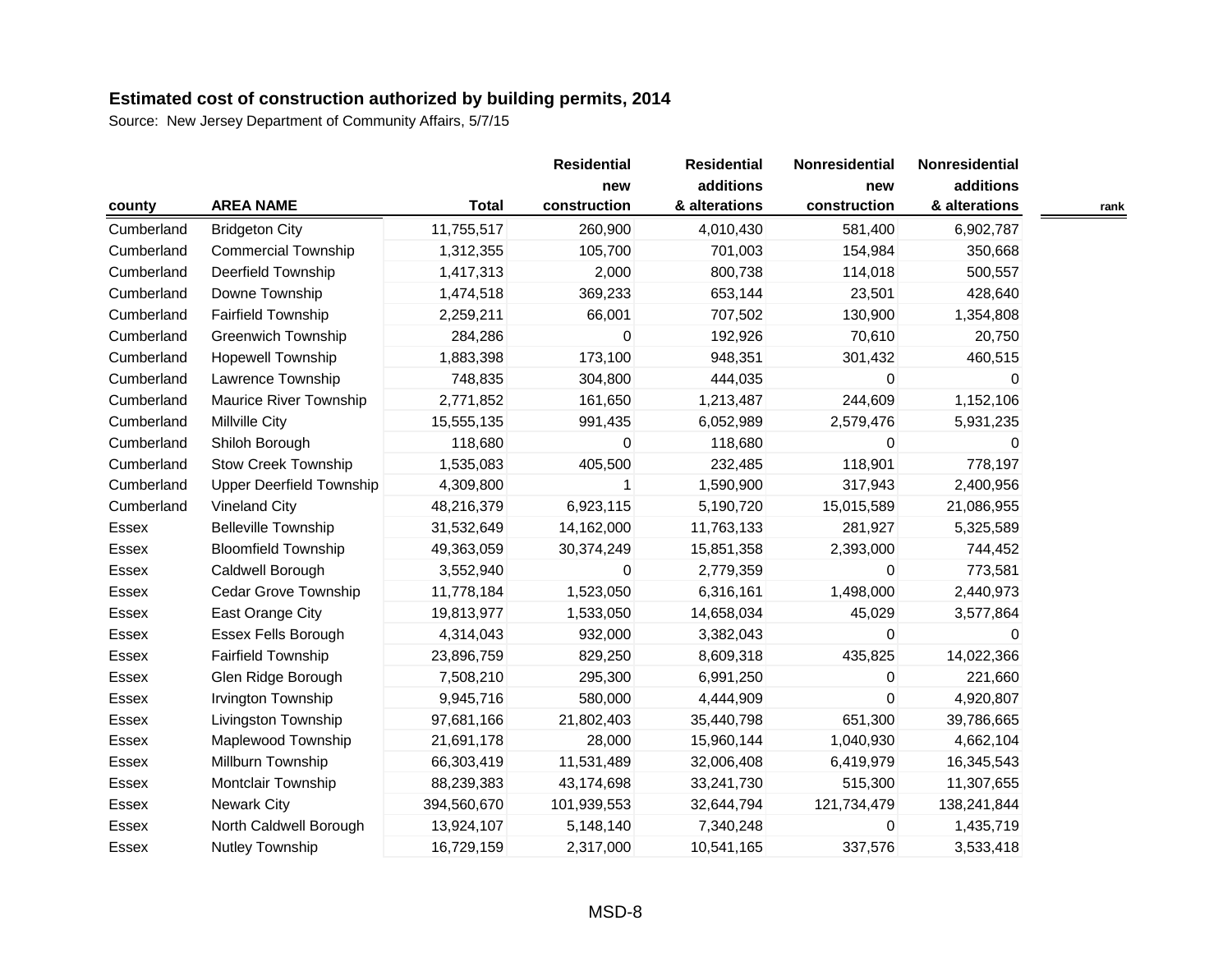|            |                               |              | <b>Residential</b>  | <b>Residential</b>         | Nonresidential      | <b>Nonresidential</b>      |      |
|------------|-------------------------------|--------------|---------------------|----------------------------|---------------------|----------------------------|------|
| county     | <b>AREA NAME</b>              | <b>Total</b> | new<br>construction | additions<br>& alterations | new<br>construction | additions<br>& alterations | rank |
| Essex      | City of Orange Township       | 36,874,899   | 27,675,340          | 6,250,565                  | 538,850             | 2,410,144                  |      |
| Essex      | Roseland Borough              | 28,311,338   | 13,373,545          | 5,644,474                  | 102,250             | 9,191,069                  |      |
| Essex      | South Orange Village          | 53,003,745   | 9,851,094           | 21,003,366                 | 8,835,300           | 13,313,985                 |      |
| Essex      | Verona Township               | 19,470,583   | 9,696,700           | 8,532,712                  | $\Omega$            | 1,241,171                  |      |
| Essex      | <b>West Caldwell Township</b> | 16,415,391   | 2,485,500           | 7,271,369                  | 73,300              | 6,585,222                  |      |
| Essex      | West Orange Township          | 43,547,313   | 3,171,839           | 14,671,612                 | 2,080,626           | 23,623,236                 |      |
| Gloucester | Clayton Borough               | 9,657,164    | 4,879,687           | 1,634,967                  | 2,631,186           | 511,324                    |      |
| Gloucester | Deptford Township             | 50,449,214   | 5,386,106           | 6,718,215                  | 13,499,974          | 24,844,919                 |      |
| Gloucester | East Greenwich Township       | 13,392,946   | 5,866,955           | 4,108,529                  | 757,023             | 2,660,439                  |      |
| Gloucester | Elk Township                  | 2,947,106    | 1,141,950           | 636,620                    | 22,518              | 1,146,018                  |      |
| Gloucester | Franklin Township             | 8,810,767    | 1,460,668           | 4,559,117                  | 340,744             | 2,450,238                  |      |
| Gloucester | Glassboro Borough             | 73,470,828   | 7,740,820           | 4,147,436                  | 56,037,750          | 5,544,822                  |      |
| Gloucester | <b>Greenwich Township</b>     | 5,443,006    | 100,000             | 1,112,808                  | 1,922,000           | 2,308,198                  |      |
| Gloucester | Harrison Township             | 20,757,215   | 9,209,737           | 4,842,206                  | 1,984,570           | 4,720,702                  |      |
| Gloucester | Logan Township                | 44,849,104   | 355,000             | 6,962,386                  | 8,156,018           | 29,375,700                 |      |
| Gloucester | Mantua Township               | 11,204,605   | 2,788,889           | 4,502,323                  | 2,743               | 3,910,650                  |      |
| Gloucester | Monroe Township               | 16,806,804   | 4,427,627           | 7,194,072                  | 819,461             | 4,365,644                  |      |
| Gloucester | National Park Borough         | 742,215      | 0                   | 438,619                    | 20,350              | 283,246                    |      |
| Gloucester | Newfield Borough              | 720,107      | 256,000             | 366,526                    | 29,049              | 68,532                     |      |
| Gloucester | Paulsboro Borough             | 3,872,805    | 0                   | 1,239,804                  | 49,900              | 2,583,101                  |      |
| Gloucester | Pitman Borough                | 3,296,700    | 255,875             | 2,433,723                  | $\Omega$            | 607,102                    |      |
| Gloucester | South Harrison Township       | 7,129,394    | 2,718,011           | 1,735,281                  | 105,000             | 2,571,102                  |      |
| Gloucester | Swedesboro Borough            | 1,336,037    | 149,211             | 55,587                     | 40,000              | 1,091,239                  |      |
| Gloucester | Washington Township           | 29,471,211   | 1,601,850           | 12,111,587                 | 896,385             | 14,861,389                 |      |
| Gloucester | Wenonah Borough               | 1,445,772    | 484,700             | 935,172                    | $\Omega$            | 25,900                     |      |
| Gloucester | West Deptford Township        | 19,803,142   | 1,840,200           | 5,177,323                  | 138,695             | 12,646,924                 |      |
| Gloucester | Westville Borough             | 1,079,612    | 10,000              | 760,398                    | 0                   | 309,214                    |      |
| Gloucester | <b>Woodbury City</b>          | 9,201,726    | 113,300             | 1,804,300                  | 1,242,500           | 6,041,626                  |      |
| Gloucester | Woodbury Heights Borougl      | 1,389,958    | 219,500             | 699,508                    | 0                   | 470,950                    |      |
| Gloucester | <b>Woolwich Township</b>      | 23,230,488   | 9,313,320           | 883,122                    | 96,482              | 12,937,564                 |      |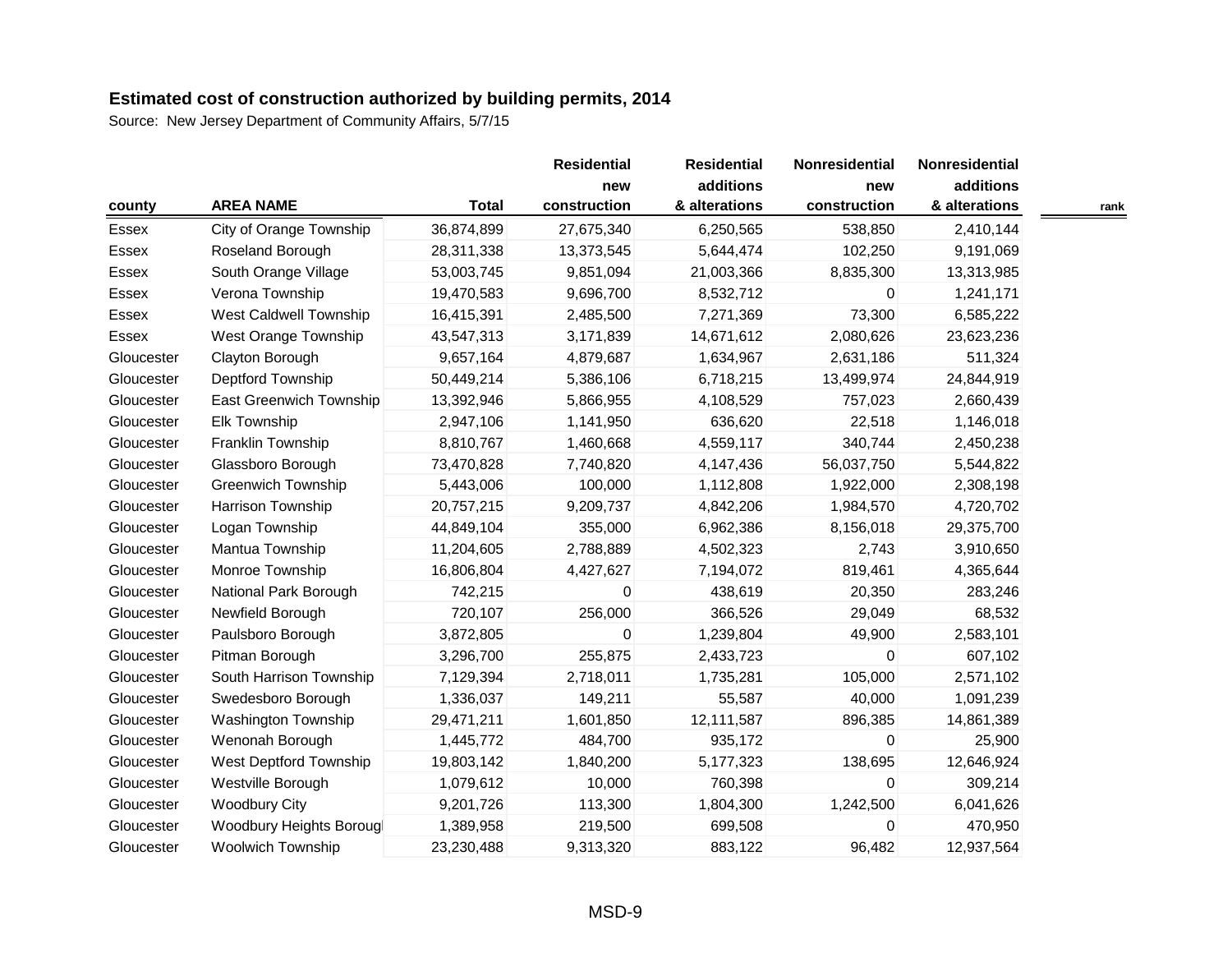|           |                           |               | <b>Residential</b>  | <b>Residential</b>         | Nonresidential      | Nonresidential             |      |
|-----------|---------------------------|---------------|---------------------|----------------------------|---------------------|----------------------------|------|
|           | <b>AREA NAME</b>          | <b>Total</b>  | new<br>construction | additions<br>& alterations | new<br>construction | additions<br>& alterations |      |
| county    |                           |               |                     |                            |                     |                            | rank |
| Hudson    | <b>Bayonne City</b>       | 30,477,453    | 3,797,700           | 16,912,525                 | 3,950,606           | 5,816,622                  |      |
| Hudson    | East Newark Borough       | 317,971       | 219,000             | 71,589                     | 0                   | 27,382                     |      |
| Hudson    | <b>Guttenberg Town</b>    | 6,298,770     | 0                   | 2,676,673                  | 3,008,562           | 613,535                    |      |
| Hudson    | Harrison Town             | 72,009,297    | 67,129,790          | 3,077,193                  | 548,000             | 1,254,314                  |      |
| Hudson    | Hoboken City              | 129,647,547   | 71,615,407          | 40,365,834                 | 1,892,000           | 15,774,306                 |      |
| Hudson    | Jersey City               | 1,230,023,692 | 821,074,164         | 223,622,819                | 3,048,783           | 182,277,926                |      |
| Hudson    | Kearny Town               | 60,522,942    | 28,413,662          | 6,322,906                  | 7,939,123           | 17,847,251                 |      |
| Hudson    | North Bergen Township     | 44,120,882    | 60,385              | 9,440,401                  | 9,443,400           | 25,176,696                 |      |
| Hudson    | Secaucus Town             | 112,813,313   | 23,863,251          | 5,770,928                  | 25,064,609          | 58,114,525                 |      |
| Hudson    | <b>Union City</b>         | 34,355,700    | 6,605,538           | 11,112,563                 | 490,000             | 16,147,599                 |      |
| Hudson    | Weehawken Township        | 147,362,952   | 105,967,724         | 9,438,178                  | 0                   | 31,957,050                 |      |
| Hudson    | West New York Town        | 19,932,429    | 4,104,325           | 7,524,017                  | 104,000             | 8,200,087                  |      |
| Hunterdon | Alexandria Township       | 7,175,780     | 1,474,717           | 1,892,107                  | 2,756,551           | 1,052,405                  |      |
| Hunterdon | <b>Bethlehem Township</b> | 2,582,706     | 200,000             | 986,667                    | 122,869             | 1,273,170                  |      |
| Hunterdon | <b>Bloomsbury Borough</b> | 820,822       | 16,771              | 201,775                    | $\Omega$            | 602,276                    |      |
| Hunterdon | Califon Borough           | 498,484       | 0                   | 390,260                    | 6,000               | 102,224                    |      |
| Hunterdon | Clinton Town              | 6,567,430     | 4,086,500           | 1,683,209                  | 27,000              | 770,721                    |      |
| Hunterdon | Clinton Township          | 17,510,038    | 601,738             | 7,447,826                  | 377,501             | 9,082,973                  |      |
| Hunterdon | Delaware Township         | 4,482,480     | 341,800             | 2,166,101                  | 525,050             | 1,449,529                  |      |
| Hunterdon | East Amwell Township      | 2,720,058     | 26,600              | 1,510,008                  | 263,724             | 919,726                    |      |
| Hunterdon | Flemington Borough        | 3,784,005     | 0                   | 857,714                    | 200,000             | 2,726,291                  |      |
| Hunterdon | Franklin Township         | 6,126,225     | 2,746,575           | 1,940,820                  | 316,250             | 1,122,580                  |      |
| Hunterdon | Frenchtown Borough        | 1,551,983     | 767,101             | 695,772                    | 3,500               | 85,610                     |      |
| Hunterdon | Glen Gardner Borough      | 681,649       | 20,000              | 240,380                    | 86,500              | 334,769                    |      |
| Hunterdon | Hampton Borough           | 733,507       | 53,950              | 323,728                    | 193,300             | 162,529                    |      |
| Hunterdon | High Bridge Borough       | 2,676,743     | 447,000             | 944,652                    | 1,080,000           | 205,091                    |      |
| Hunterdon | <b>Holland Township</b>   | 5,643,269     | 763,930             | 1,278,371                  | 1,305,564           | 2,295,404                  |      |
| Hunterdon | Kingwood Township         | 3,469,527     | 1,372,754           | 1,291,344                  | 135,590             | 669,839                    |      |
| Hunterdon | Lambertville City         | 5,486,455     | 417,250             | 3,307,098                  | $\mathbf 0$         | 1,762,107                  |      |
| Hunterdon | Lebanon Borough           | 663,713       | 0                   | 244,876                    | 36,250              | 382,587                    |      |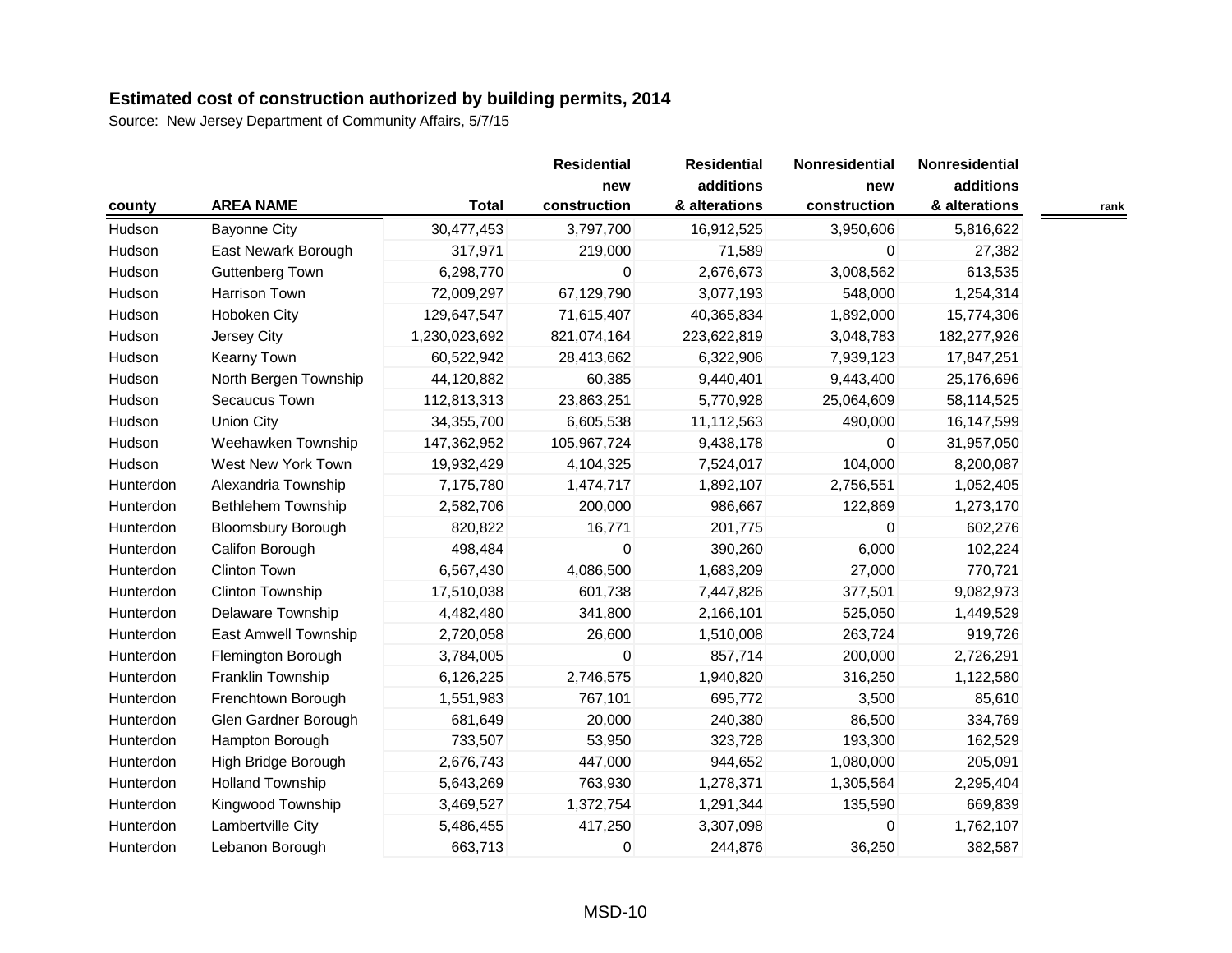| county    | <b>AREA NAME</b>             | <b>Total</b>         | <b>Residential</b><br>new<br>construction | <b>Residential</b><br>additions<br>& alterations | Nonresidential<br>new<br>construction | Nonresidential<br>additions<br>& alterations | rank |
|-----------|------------------------------|----------------------|-------------------------------------------|--------------------------------------------------|---------------------------------------|----------------------------------------------|------|
| Hunterdon | Lebanon Township             | 3,897,782            | 1,073,513                                 | 2,163,362                                        | 251,019                               | 409,888                                      |      |
| Hunterdon | Milford Borough              | 222,837              | 600                                       | 114,692                                          | 0                                     | 107,545                                      |      |
| Hunterdon | Raritan Township             | 39,708,096           | 9,251,516                                 | 8,577,398                                        | 6,597,606                             | 15,281,576                                   |      |
| Hunterdon | Readington Township          | 29,164,476           | 13,934,951                                | 7,728,657                                        | 2,700,823                             | 4,800,045                                    |      |
| Hunterdon | Stockton Borough             | 233,612              | 0                                         | 166,492                                          | 0                                     | 67,120                                       |      |
| Hunterdon | Tewksbury Township           | 8,820,139            | 1,465,001                                 | 6,382,902                                        | 521,486                               | 450,750                                      |      |
| Hunterdon | Union Township               | 4,434,929            | 1,227,500                                 | 1,691,695                                        | 21,000                                | 1,494,734                                    |      |
| Hunterdon | <b>West Amwell Township</b>  | 4,928,067            | 192,300                                   | 4,303,066                                        | 174,700                               | 258,001                                      |      |
| Mercer    | East Windsor Township        | 14,378,605           | 575,001                                   | 5,673,428                                        | 407,500                               | 7,722,676                                    |      |
| Mercer    | Ewing Township               | 30,813,563           | 899,125                                   | 9,573,697                                        | 60,411                                | 20,280,330                                   |      |
| Mercer    | Hamilton Township            | 99,578,950           | 12,322,749                                | 27,602,029                                       | 31,365,809                            | 28,288,363                                   |      |
| Mercer    | Hightstown Borough           | 9,655,870            | 0                                         | 1,504,366                                        | $\Omega$                              | 8,151,504                                    |      |
| Mercer    | Hopewell Borough             | 2,820,559            | 222,046                                   | 1,158,002                                        | 2,451                                 | 1,438,060                                    |      |
| Mercer    | <b>Hopewell Township</b>     | 28,769,742           | 4,330,243                                 | 11,613,756                                       | 301,488                               | 12,524,255                                   |      |
| Mercer    | Lawrence Township            | 116,012,504          | 3,676,078                                 | 12,717,397                                       | 42,492,878                            | 57,126,151                                   |      |
| Mercer    | Pennington Borough           | 15,178,242           | 0                                         | 2,566,723                                        | 11,811,722                            | 799,797                                      |      |
| Mercer    | Princeton Borough            | See Princeton (1114) |                                           |                                                  |                                       |                                              |      |
| Mercer    | Princeton (consolidated 11   | 177,035,290          | 17,244,945                                | 32,950,995                                       | 52,665,383                            | 74,173,967                                   |      |
| Mercer    | <b>Trenton City</b>          | 25,963,016           | 80,800                                    | 13,268,416                                       | 858,200                               | 11,755,600                                   |      |
| Mercer    | Robbinsville Township        | 38,740,731           | 7,051,800                                 | 5,842,049                                        | 5,873,090                             | 19,973,792                                   |      |
| Mercer    | West Windsor Township        | 84,026,049           | 6,055,025                                 | 13,075,383                                       | 12,964,284                            | 51,931,357                                   |      |
| Middlesex | Carteret Borough             | 54,648,812           | 7,112,153                                 | 4,942,296                                        | 25,488,170                            | 17,106,193                                   |      |
| Middlesex | Cranbury Township            | 47,270,662           | 437,300                                   | 3,805,509                                        | 31,807,950                            | 11,219,903                                   |      |
| Middlesex | Dunellen Borough             | 2,936,812            | 344,160                                   | 2,387,754                                        | $\mathbf 0$                           | 204,898                                      |      |
| Middlesex | East Brunswick Township      | 45,294,277           | 8,260,457                                 | 17,109,167                                       | 6,936,313                             | 12,988,340                                   |      |
| Middlesex | Edison Township              | 118,906,873          | 24,901,031                                | 30,334,747                                       | 5,779,682                             | 57,891,413                                   |      |
| Middlesex | Helmetta Borough             | 2,403,769            | 110,316                                   | 1,413,830                                        | 784,907                               | 94,716                                       |      |
| Middlesex | <b>Highland Park Borough</b> | 10,142,628           | 2,829,439                                 | 2,528,862                                        | $\mathbf 0$                           | 4,784,327                                    |      |
| Middlesex | Jamesburg Borough            | 2,169,599            | 1,081,595                                 | 852,148                                          | 10,300                                | 225,556                                      |      |
| Middlesex | Old Bridge Township          | 54,546,256           | 0                                         | 53,971,518                                       | $\mathbf 0$                           | 574,738                                      |      |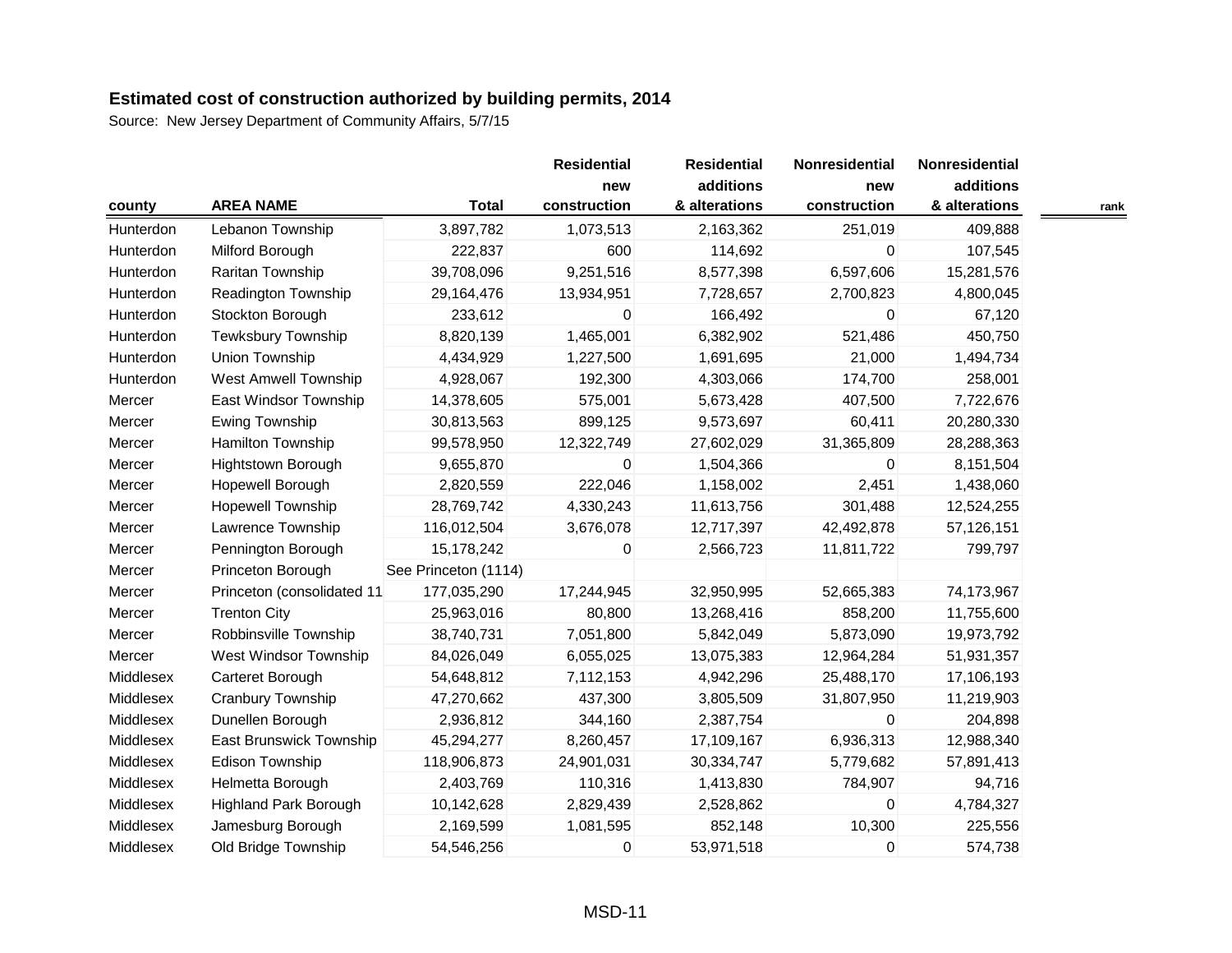|           |                              |              | <b>Residential</b>  | <b>Residential</b>         | Nonresidential      | Nonresidential             |      |
|-----------|------------------------------|--------------|---------------------|----------------------------|---------------------|----------------------------|------|
|           | <b>AREA NAME</b>             | <b>Total</b> | new<br>construction | additions<br>& alterations | new<br>construction | additions<br>& alterations |      |
| county    |                              |              |                     |                            |                     |                            | rank |
| Middlesex | Metuchen Borough             | 13,997,411   | 3,763,500           | 7,535,957                  | 96,900              | 2,601,054                  |      |
| Middlesex | Middlesex Borough            | 8,699,005    | 30,480              | 3,404,676                  | 234,000             | 5,029,849                  |      |
| Middlesex | Milltown Borough             | 3,340,286    | 53,630              | 2,960,250                  | $\mathbf 0$         | 326,406                    |      |
| Middlesex | Monroe Township              | 94,485,034   | 59,957,879          | 15,715,470                 | 7,524,466           | 11,287,219                 |      |
| Middlesex | New Brunswick City           | 327,764,623  | 156,087,501         | 16,178,562                 | 49,512,488          | 105,986,072                |      |
| Middlesex | North Brunswick Township     | 36,292,390   | 1,092,801           | 11,443,926                 | 5,321,531           | 18,434,132                 |      |
| Middlesex | Perth Amboy City             | 26,348,734   | 2,650,450           | 7,014,681                  | 3,028,154           | 13,655,449                 |      |
| Middlesex | Piscataway Township          | 115,689,712  | 2,838,244           | 15,743,790                 | 36,496,696          | 60,610,982                 |      |
| Middlesex | Plainsboro Township          | 56,395,546   | 532,507             | 6,909,427                  | 8,337,200           | 40,616,412                 |      |
| Middlesex | Sayreville Borough           | 50,644,455   | 3,397,879           | 21,645,950                 | 8,910,595           | 16,690,031                 |      |
| Middlesex | South Amboy City             | 10,940,773   | 0                   | 2,042,369                  | 57,450              | 8,840,954                  |      |
| Middlesex | South Brunswick Township     | 100,740,539  | 14,061,138          | 13,427,281                 | 19,569,051          | 53,683,069                 |      |
| Middlesex | South Plainfield Borough     | 43,319,318   | 5,513,800           | 4,099,894                  | 4,271,775           | 29,433,849                 |      |
| Middlesex | South River Borough          | 6,955,592    | 225,050             | 4,870,614                  | 379,000             | 1,480,928                  |      |
| Middlesex | Spotswood Borough            | 5,217,315    | 383,302             | 4,295,478                  | 26,000              | 512,535                    |      |
| Middlesex | Woodbridge Township          | 167,034,311  | 7,604,010           | 30,058,079                 | 50,323,608          | 79,048,614                 |      |
| Monmouth  | Allenhurst Borough           | 5,909,557    | 1,430,425           | 1,386,796                  | 2,671,203           | 421,133                    |      |
| Monmouth  | Allentown Borough            | 1,288,652    | 0                   | 967,565                    | 0                   | 321,087                    |      |
| Monmouth  | <b>Asbury Park City</b>      | 12,645,077   | 124,021             | 5,095,025                  | 20,000              | 7,406,031                  |      |
| Monmouth  | Atlantic Highlands Borough   | 4,363,902    | 447,300             | 2,864,968                  | 10,000              | 1,041,634                  |      |
| Monmouth  | Avon-by-the-Sea Borough      | 11,314,622   | 5,602,158           | 3,230,258                  | 1,692,750           | 789,456                    |      |
| Monmouth  | Belmar Borough               | 19,612,139   | 7,682,781           | 4,675,862                  | 5,378,485           | 1,875,011                  |      |
| Monmouth  | <b>Bradley Beach Borough</b> | 6,769,939    | 2,671,994           | 3,590,698                  | 70,000              | 437,247                    |      |
| Monmouth  | <b>Brielle Borough</b>       | 12,263,532   | 6,865,850           | 2,741,270                  | 2,363,155           | 293,257                    |      |
| Monmouth  | <b>Colts Neck Township</b>   | 18,875,314   | 9,788,104           | 8,469,487                  | 28,726              | 588,997                    |      |
| Monmouth  | Deal Borough                 | 14,481,820   | 4,702,253           | 3,016,884                  | 6,191,300           | 571,383                    |      |
| Monmouth  | Eatontown Borough            | 19,385,836   | 4,606,373           | 3,775,288                  | 2,122,700           | 8,881,475                  |      |
| Monmouth  | Englishtown Borough          | 1,029,684    | 30,000              | 632,927                    | 29,000              | 337,757                    |      |
| Monmouth  | Fair Haven Borough           | 15,120,173   | 6,423,235           | 8,588,843                  | $\Omega$            | 108,095                    |      |
| Monmouth  | Farmingdale Borough          | 690,854      | 0                   | 329,895                    | 15,779              | 345,180                    |      |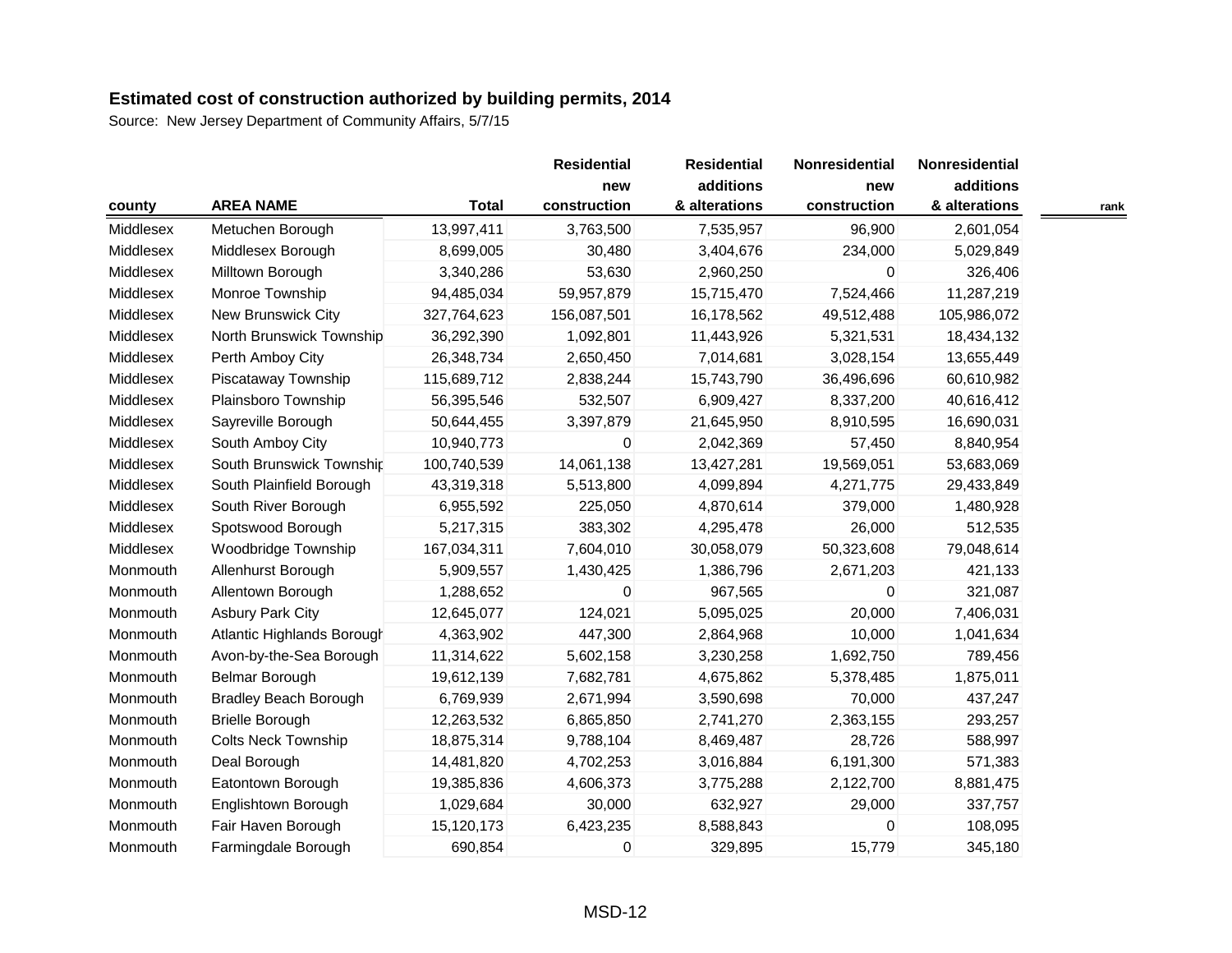| county   |                             |              | <b>Residential</b><br>new | <b>Residential</b><br>additions | Nonresidential | Nonresidential |      |
|----------|-----------------------------|--------------|---------------------------|---------------------------------|----------------|----------------|------|
|          |                             |              |                           |                                 | new            | additions      |      |
|          | <b>AREA NAME</b>            | <b>Total</b> | construction              | & alterations                   | construction   | & alterations  | rank |
| Monmouth | Freehold Borough            | 7,054,456    | 385,317                   | 1,781,074                       | 120,866        | 4,767,199      |      |
| Monmouth | Freehold Township           | 52,352,346   | 315,000                   | 11,989,781                      | 300,000        | 39,747,565     |      |
| Monmouth | <b>Highlands Borough</b>    | 10,955,251   | 2,073,995                 | 6,683,997                       | 958,000        | 1,239,259      |      |
| Monmouth | <b>Holmdel Township</b>     | 20,204,943   | 2,329,317                 | 11,188,418                      | 1,734,591      | 4,952,617      |      |
| Monmouth | <b>Howell Township</b>      | 64,424,148   | 21,459,777                | 13,847,136                      | 9,542,112      | 19,575,123     |      |
| Monmouth | Interlaken Borough          | 937,984      | 0                         | 937,984                         | $\Omega$       | 0              |      |
| Monmouth | Keansburg Borough           | 10,435,399   | 4,147,446                 | 4,435,135                       | 955,878        | 896,940        |      |
| Monmouth | Keyport Borough             | 7,362,234    | 453,101                   | 2,543,949                       | 1,521,500      | 2,843,684      |      |
| Monmouth | Little Silver Borough       | 14,848,665   | 7,271,263                 | 6,083,924                       | 6,150          | 1,487,328      |      |
| Monmouth | Loch Arbour Village         | 823,945      | 481,225                   | 229,750                         | 106,970        | 6,000          |      |
| Monmouth | Long Branch City            | 42,547,732   | 20,118,272                | 10,038,634                      | 1,312,440      | 11,078,386     |      |
| Monmouth | Manalapan Township          | 29,871,041   | 6,098,149                 | 20,627,245                      | 999,400        | 2,146,247      |      |
| Monmouth | Manasquan Borough           | 22,003,819   | 12,227,790                | 8,474,487                       | 58,278         | 1,243,264      |      |
| Monmouth | Marlboro Township           | 47,310,521   | 3,706,471                 | 20,093,037                      | 9,533,173      | 13,977,840     |      |
| Monmouth | Matawan Borough             | 6,383,342    | 486,500                   | 2,424,627                       | 1,100,000      | 2,372,215      |      |
| Monmouth | Aberdeen Township           | 15,203,490   | 5,394,343                 | 6,514,393                       | 1,145,353      | 2,149,401      |      |
| Monmouth | Middletown Township         | 65,173,040   | 11,791,845                | 36,599,612                      | 355,502        | 16,426,081     |      |
| Monmouth | Millstone Township          | 11,119,193   | 4,060,350                 | 3,592,990                       | 656,201        | 2,809,652      |      |
| Monmouth | Monmouth Beach Borough      | 18,853,374   | 11,669,243                | 6,228,870                       | $\mathbf 1$    | 955,260        |      |
| Monmouth | Neptune Township            | 55,883,763   | 31,663,882                | 10,753,997                      | 2,307,103      | 11,158,781     |      |
| Monmouth | Neptune City Borough        | 1,986,929    | 523,961                   | 1,119,722                       | 1,800          | 341,446        |      |
| Monmouth | <b>Tinton Falls Borough</b> | 11,323,973   | 620,000                   | 4,161,714                       | 43,000         | 6,499,259      |      |
| Monmouth | Ocean Township              | 32,080,865   | 6,170,350                 | 10,091,911                      | 4,492,264      | 11,326,340     |      |
| Monmouth | Oceanport Borough           | 10,035,263   | 1,672,566                 | 4,774,693                       | 646,500        | 2,941,504      |      |
| Monmouth | <b>Hazlet Township</b>      | 11,522,929   | 0                         | 11,483,351                      | $\mathbf 0$    | 39,578         |      |
| Monmouth | Red Bank Borough            | 20,031,193   | 1,080,792                 | 4,444,377                       | 7,777,862      | 6,728,162      |      |
| Monmouth | Roosevelt Borough           | 468,206      | $\mathbf 0$               | 346,610                         | 61,641         | 59,955         |      |
| Monmouth | Rumson Borough              | 40,346,084   | 26,717,389                | 12,775,854                      | $\mathbf 0$    | 852,841        |      |
| Monmouth | Sea Bright Borough          | 905,565      | 0                         | 428,090                         | $\Omega$       | 477,475        |      |
| Monmouth | Sea Girt Borough            | 14,565,931   | 10,111,093                | 3,485,143                       | 722,450        | 247,245        |      |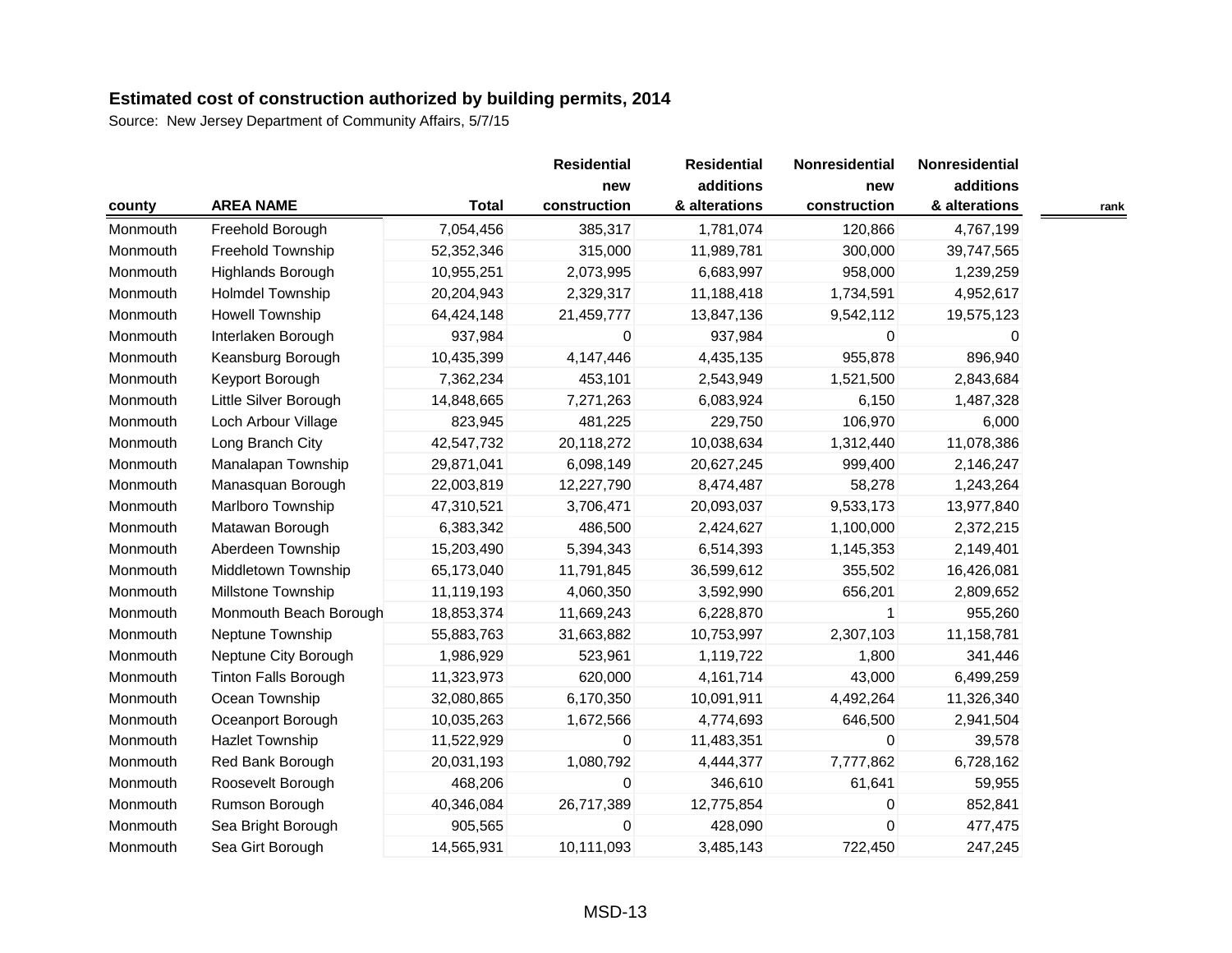|               |                                |              | <b>Residential</b><br>new | <b>Residential</b><br>additions | Nonresidential<br>new | Nonresidential<br>additions |      |
|---------------|--------------------------------|--------------|---------------------------|---------------------------------|-----------------------|-----------------------------|------|
| county        | <b>AREA NAME</b>               | <b>Total</b> | construction              | & alterations                   | construction          | & alterations               | rank |
| Monmouth      | Shrewsbury Borough             | 10,973,349   | 2,774,740                 | 3,077,738                       | 726,100               | 4,394,771                   |      |
| Monmouth      | Shrewsbury Township            | 121,208      | 0                         | 111,958                         | 0                     | 9,250                       |      |
| Monmouth      | Lake Como Borough              | 1,949,235    | 498,400                   | 1,045,356                       | 255,500               | 149,979                     |      |
| Monmouth      | Spring Lake Borough            | 20,030,754   | 12,368,367                | 6,476,134                       | 535,200               | 651,053                     |      |
| Monmouth      | Spring Lake Heights Boro       | 4,461,869    | 1,431,600                 | 2,214,066                       | 334,725               | 481,478                     |      |
| Monmouth      | Union Beach Borough            | 20,024,213   | 11,712,190                | 6,874,073                       | 365,000               | 1,072,950                   |      |
| Monmouth      | <b>Upper Freehold Township</b> | 10,194,946   | 2,374,050                 | 2,397,120                       | 4,600,295             | 823,481                     |      |
| Monmouth      | Wall Township                  | 35,986,296   | 10,457,097                | 12,834,145                      | 605,948               | 12,089,106                  |      |
| Monmouth      | West Long Branch Boroug        | 10,892,098   | 2,917,573                 | 3,612,615                       | 108,250               | 4,253,660                   |      |
| <b>Morris</b> | <b>Boonton Town</b>            | 5,142,843    | 0                         | 4,188,160                       | 11,500                | 943,183                     |      |
| Morris        | <b>Boonton Township</b>        | 4,842,036    | 1,726,600                 | 2,583,935                       | 279,320               | 252,181                     |      |
| Morris        | <b>Butler Borough</b>          | 4,131,851    | 180,000                   | 2,168,488                       | 586,180               | 1,197,183                   |      |
| <b>Morris</b> | Chatham Borough                | 13,241,069   | 1,996,600                 | 9,269,851                       | 435,900               | 1,538,718                   |      |
| Morris        | Chatham Township               | 28,232,630   | 13,810,792                | 12,455,681                      | 400,000               | 1,566,157                   |      |
| Morris        | Chester Borough                | 4,809,099    | 0                         | 1,046,359                       | 858,500               | 2,904,240                   |      |
| <b>Morris</b> | <b>Chester Township</b>        | 14,078,415   | 2,910,700                 | 8,402,773                       | 707,203               | 2,057,739                   |      |
| Morris        | Denville Township              | 27,324,368   | 6,853,130                 | 9,474,280                       | 265,320               | 10,731,638                  |      |
| Morris        | Dover Town                     | 9,037,746    | 500                       | 5,452,292                       | $\mathbf 0$           | 3,584,954                   |      |
| Morris        | East Hanover Township          | 26,230,566   | 4,023,200                 | 4,521,666                       | 363,000               | 17,322,700                  |      |
| Morris        | Florham Park Borough           | 50,418,587   | 9,616,951                 | 5,878,346                       | 18,898,029            | 16,025,261                  |      |
| Morris        | Hanover Township               | 28,919,205   | 2,700,580                 | 6,166,261                       | 9,119,321             | 10,933,043                  |      |
| Morris        | Harding Township               | 14,369,973   | 5,794,401                 | 6,646,795                       | 392,600               | 1,536,177                   |      |
| <b>Morris</b> | Jefferson Township             | 11,447,507   | 851,596                   | 6,618,506                       | 872,521               | 3,104,884                   |      |
| Morris        | Kinnelon Borough               | 7,657,322    | 561,650                   | 6,033,248                       | 420,683               | 641,741                     |      |
| Morris        | Lincoln Park Borough           | 4,264,245    | 465,486                   | 1,876,253                       | $\Omega$              | 1,922,506                   |      |
| Morris        | Madison Borough                | 39,120,986   | 11,230,015                | 15,003,104                      | 1,857,865             | 11,030,002                  |      |
| <b>Morris</b> | Mendham Borough                | 5,670,495    | 5,802                     | 4,135,201                       | 56,000                | 1,473,492                   |      |
| Morris        | Mendham Township               | 7,326,430    | 3,501                     | 7,271,818                       | 1,400                 | 49,711                      |      |
| Morris        | Mine Hill Township             | 4,240,756    | 173,100                   | 2,074,106                       | $\mathbf 0$           | 1,993,550                   |      |
| Morris        | Montville Township             | 24,818,110   | 4,745,725                 | 11,174,053                      | 2,481,043             | 6,417,289                   |      |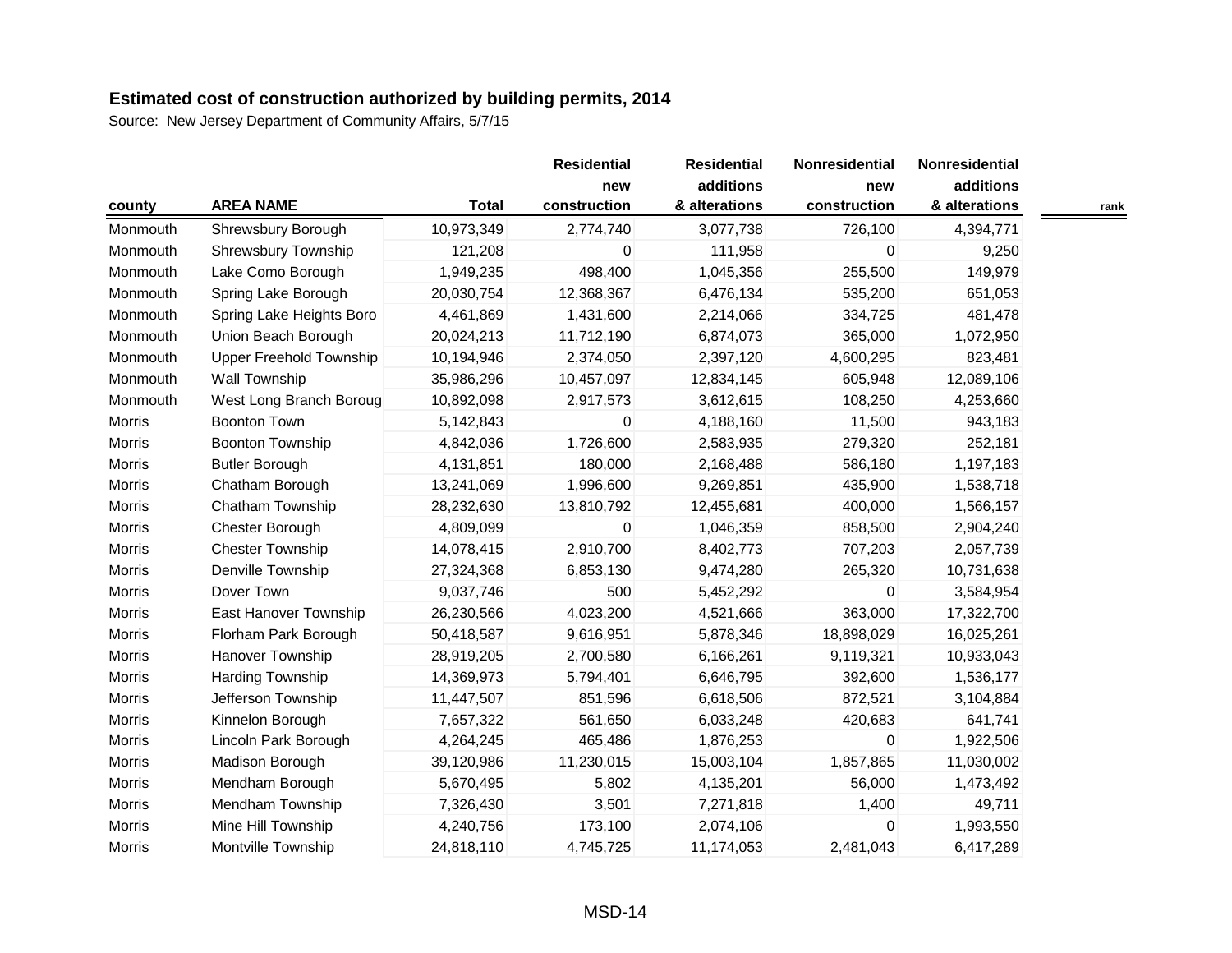|               |                               |              | <b>Residential</b><br>new<br>construction | <b>Residential</b><br>additions | Nonresidential      | Nonresidential<br>additions |      |
|---------------|-------------------------------|--------------|-------------------------------------------|---------------------------------|---------------------|-----------------------------|------|
| county        | <b>AREA NAME</b>              | <b>Total</b> |                                           | & alterations                   | new<br>construction | & alterations               | rank |
| Morris        | Morris Township               | 55,325,842   | 16,278,746                                | 21,318,668                      | 179,000             | 17,549,428                  |      |
| Morris        | Morris Plains Borough         | 27,432,517   | 565,500                                   | 3,080,917                       | 0                   | 23,786,100                  |      |
| <b>Morris</b> | Morristown Town               | 45,697,721   | 5,388,852                                 | 7,328,389                       | 1,265,251           | 31,715,229                  |      |
| Morris        | Mountain Lakes Borough        | 9,922,958    | 3,841,981                                 | 4,606,275                       | 26,000              | 1,448,702                   |      |
| <b>Morris</b> | Mount Arlington Borough       | 6,498,442    | 3,005,020                                 | 1,644,582                       | 325,050             | 1,523,790                   |      |
| <b>Morris</b> | Mount Olive Township          | 38,791,045   | 13,504,729                                | 7,268,735                       | 7,148,941           | 10,868,640                  |      |
| Morris        | Netcong Borough               | 884,333      | 0                                         | 551,528                         | 2,200               | 330,605                     |      |
| Morris        | Parsippany-Troy Hills Twp     | 92,533,350   | 5,890,871                                 | 19,025,896                      | 8,391,524           | 59,225,059                  |      |
| <b>Morris</b> | Long Hill Township            | 10,575,790   | 352,946                                   | 4,462,434                       | 576,201             | 5,184,209                   |      |
| Morris        | Pequannock Township           | 36,829,180   | 5,002,470                                 | 9,441,866                       | 1,034,135           | 21,350,709                  |      |
| Morris        | Randolph Township             | 71,036,292   | 898,502                                   | 11,046,879                      | 48,394,301          | 10,696,610                  |      |
| Morris        | Riverdale Borough             | 3,068,811    | 0                                         | 840,443                         | $\Omega$            | 2,228,368                   |      |
| Morris        | Rockaway Borough              | 6,269,992    | 1,137,410                                 | 2,019,753                       | 181,000             | 2,931,829                   |      |
| Morris        | Rockaway Township             | 27,481,884   | 3,953,310                                 | 11,609,998                      | 1,098,596           | 10,819,980                  |      |
| <b>Morris</b> | Roxbury Township              | 24,550,998   | 317,210                                   | 11,874,391                      | 1,925,300           | 10,434,097                  |      |
| Morris        | Victory Gardens Borough       | 176,842      | 0                                         | 176,842                         | 0                   | 0                           |      |
| <b>Morris</b> | Washington Township           | 22,560,236   | 5,369,360                                 | 13,342,397                      | 239,000             | 3,609,479                   |      |
| <b>Morris</b> | Wharton Borough               | 6,555,532    | 304,801                                   | 3,937,530                       | 0                   | 2,313,201                   |      |
| Ocean         | Barnegat Light Borough        | 5,676,284    | 3,333,103                                 | 2,160,080                       | $\Omega$            | 183,101                     |      |
| Ocean         | Bay Head Borough              | 27,443,301   | 12,784,426                                | 8,402,708                       | 116,000             | 6,140,167                   |      |
| Ocean         | Beach Haven Borough           | 15,668,130   | 9,730,625                                 | 5,087,895                       | 294,000             | 555,610                     |      |
| Ocean         | Beachwood Borough             | 5,620,225    | 808,500                                   | 3,999,554                       | 14,500              | 797,671                     |      |
| Ocean         | <b>Berkeley Township</b>      | 41,928,659   | 20,324,205                                | 19,577,019                      | 259,000             | 1,768,435                   |      |
| Ocean         | <b>Brick Township</b>         | 103,452,167  | 44,280,133                                | 39,066,103                      | 6,000,824           | 14,105,107                  |      |
| Ocean         | Toms River Township           | 231,851,665  | 128,520,730                               | 57,307,155                      | 17,661,602          | 28,362,178                  |      |
| Ocean         | Eagleswood Township           | 1,621,179    | 536,566                                   | 689,475                         | 77,250              | 317,888                     |      |
| Ocean         | Harvey Cedars Borough         | 5,522,916    | 3,010,404                                 | 2,417,012                       | 0                   | 95,500                      |      |
| Ocean         | <b>Island Heights Borough</b> | 1,701,741    | 500,000                                   | 964,551                         | 5,000               | 232,190                     |      |
| Ocean         | Jackson Township              | 42,667,732   | 13,271,204                                | 20,830,265                      | 1,683,510           | 6,882,753                   |      |
| Ocean         | Lacey Township                | 26,967,282   | 15,030,581                                | 7,949,704                       | 916,875             | 3,070,122                   |      |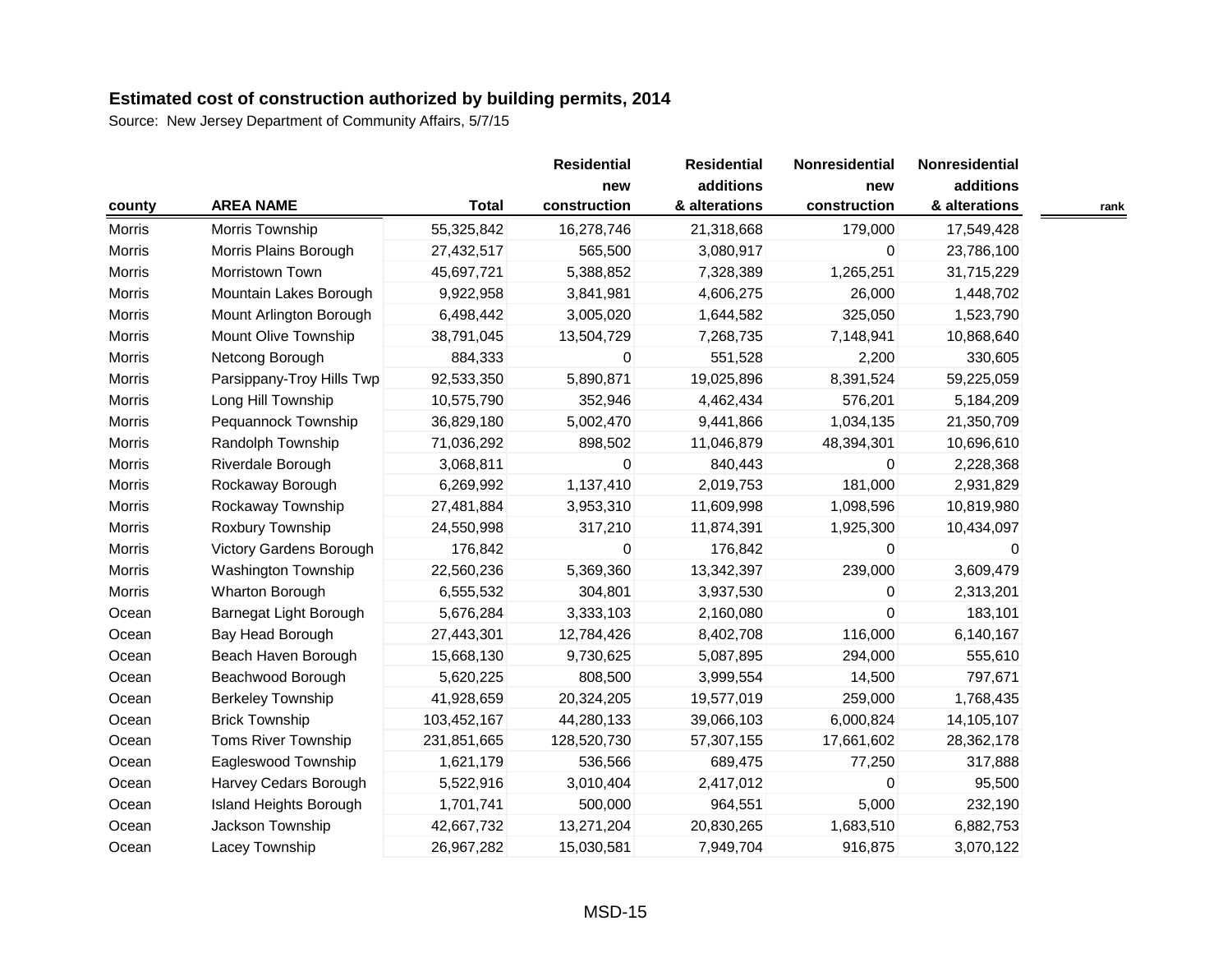|         |                             |                  | <b>Residential</b> | <b>Residential</b>  | Nonresidential             | Nonresidential      |                            |      |
|---------|-----------------------------|------------------|--------------------|---------------------|----------------------------|---------------------|----------------------------|------|
| county  |                             | <b>AREA NAME</b> | <b>Total</b>       | new<br>construction | additions<br>& alterations | new<br>construction | additions<br>& alterations | rank |
| Ocean   | Lakehurst Borough           | 4,379,035        | 1,200,000          | 428,821             | 12,500                     | 2,737,714           |                            |      |
| Ocean   | Lakewood Township           | 150,581,324      | 79,429,121         | 16,421,545          | 26,473,281                 | 28,257,377          |                            |      |
| Ocean   | Lavallette Borough          | 37,124,698       | 23,368,145         | 7,687,782           | 4,341,910                  | 1,726,861           |                            |      |
| Ocean   | Little Egg Harbor Township  | 69,263,591       | 20,517,799         | 18,273,205          | 28,276,445                 | 2,196,142           |                            |      |
| Ocean   | Long Beach Township         | 90,363,322       | 58,930,350         | 24,498,943          | 713,000                    | 6,221,029           |                            |      |
| Ocean   | Manchester Township         | 30,022,035       | 7,558,044          | 18,704,738          | 746,504                    | 3,012,749           |                            |      |
| Ocean   | Mantoloking Borough         | 42,929,138       | 32,785,116         | 8,285,233           | 1,180,024                  | 678,765             |                            |      |
| Ocean   | Ocean Township              | 27,487,698       | 22,334,199         | 4,006,218           | 349,312                    | 797,969             |                            |      |
| Ocean   | Ocean Gate Borough          | 3,114,646        | 1,776,200          | 1,270,670           | 0                          | 67,776              |                            |      |
| Ocean   | Pine Beach Borough          | 1,244,996        | 593,001            | 651,995             | $\Omega$                   | 0                   |                            |      |
| Ocean   | <b>Plumsted Township</b>    | 4,227,542        | 834,850            | 1,577,755           | 408,080                    | 1,406,857           |                            |      |
| Ocean   | Point Pleasant Borough      | 30,086,851       | 10,239,338         | 11,123,125          | 28,500                     | 8,695,888           |                            |      |
| Ocean   | Point Pleasant Beach Bord   | 24,246,917       | 7,927,577          | 11,161,853          | 3,524,042                  | 1,633,445           |                            |      |
| Ocean   | Seaside Heights Borough     | 12,715,356       | 5,026,158          | 5,322,776           | 125,500                    | 2,240,922           |                            |      |
| Ocean   | Seaside Park Borough        | 9,472,732        | 3,024,961          | 4,279,504           | 746,815                    | 1,421,452           |                            |      |
| Ocean   | Ship Bottom Borough         | 18,920,939       | 13,927,471         | 4,208,453           | 412,000                    | 373,015             |                            |      |
| Ocean   | South Toms River Borough    | 1,961,776        | 590,000            | 1,294,931           | 25,750                     | 51,095              |                            |      |
| Ocean   | <b>Stafford Township</b>    | 74,573,781       | 50,581,402         | 15,912,357          | 126,371                    | 7,953,651           |                            |      |
| Ocean   | Surf City Borough           | 11,833,427       | 7,394,541          | 3,199,306           | $\mathbf 0$                | 1,239,580           |                            |      |
| Ocean   | <b>Tuckerton Borough</b>    | 7,791,645        | 0                  | $\mathbf{0}$        | 4,451,495                  | 3,340,150           |                            |      |
| Ocean   | <b>Barnegat Township</b>    | 19,596,743       | 11,432,111         | 6,345,761           | 17,851                     | 1,801,020           |                            |      |
| Passaic | <b>Bloomingdale Borough</b> | 3,209,383        | 0                  | 2,044,829           | 100,700                    | 1,063,854           |                            |      |
| Passaic | <b>Clifton City</b>         | 56,840,313       | 4,989,374          | 18,638,653          | 3,677,899                  | 29,534,387          |                            |      |
| Passaic | Haledon Borough             | 2,496,223        | 1,097,700          | 1,012,538           | $\mathbf 0$                | 385,985             |                            |      |
| Passaic | Hawthorne Borough           | 6,917,666        | 1                  | 6,040,921           | 55,101                     | 821,643             |                            |      |
| Passaic | Little Falls Township       | 16,431,906       | 891,900            | 5,646,597           | 2,600,307                  | 7,293,102           |                            |      |
| Passaic | North Haledon Borough       | 4,124,823        | 158,900            | 3,152,323           | 5,000                      | 808,600             |                            |      |
| Passaic | Passaic City                | 16,980,560       | 327,891            | 8,851,613           | 1,187,562                  | 6,613,494           |                            |      |
| Passaic | Paterson City               | 67,715,763       | 11,834,282         | 16,064,249          | 7,613,978                  | 32,203,254          |                            |      |
| Passaic | Pompton Lakes Borough       | 5,891,721        | 47,200             | 3,564,877           | $\mathbf 0$                | 2,279,644           |                            |      |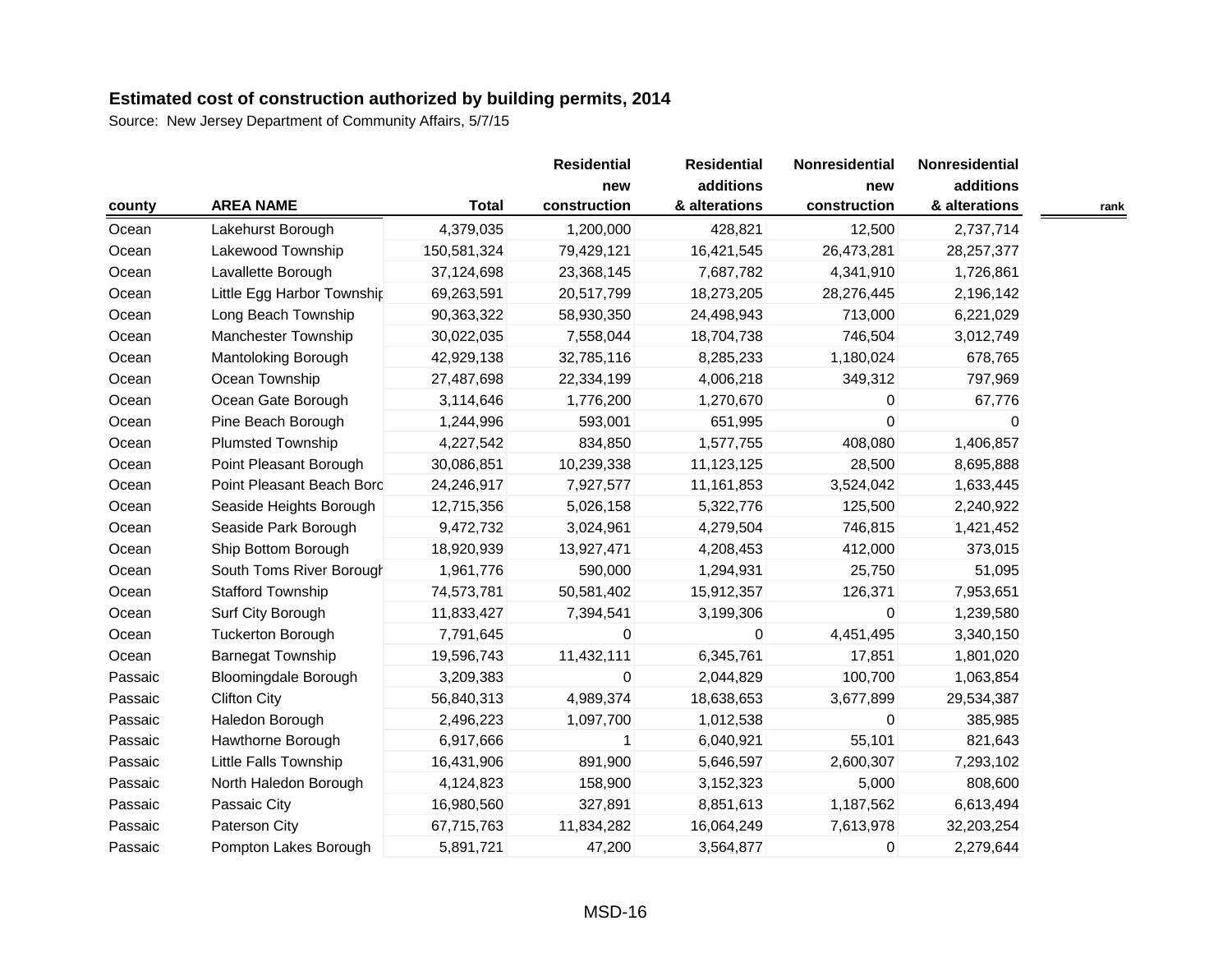| county   |                             |               | <b>Residential</b> | <b>Residential</b> | Nonresidential | Nonresidential |      |
|----------|-----------------------------|---------------|--------------------|--------------------|----------------|----------------|------|
|          |                             |               | new                | additions          | new            | additions      |      |
|          | <b>AREA NAME</b>            | <b>Total</b>  | construction       | & alterations      | construction   | & alterations  | rank |
| Passaic  | Prospect Park Borough       | 895,665       | 0                  | 773,315            | 0              | 122,350        |      |
| Passaic  | Ringwood Borough            | 6,381,674     | 1,084,125          | 4,215,299          | 222,300        | 859,950        |      |
| Passaic  | Totowa Borough              | 12,283,764    | 955,965            | 3,018,741          | 2,187,696      | 6,121,362      |      |
| Passaic  | Wanaque Borough             | 5,933,626     | 594,000            | 2,280,716          | 0              | 3,058,910      |      |
| Passaic  | Wayne Township              | 107,940,212   | 4,913,887          | 21,025,405         | 53,197,095     | 28,803,825     |      |
| Passaic  | West Milford Township       | 19,052,287    | 626,100            | 11,251,250         | 181,552        | 6,993,385      |      |
| Passaic  | Woodland Park Borough       | 17,965,728    | 11,315,150         | 2,852,381          | 25,000         | 3,773,197      |      |
| Salem    | Alloway Township            | 2,453,026     | 1,663,535          | 309,437            | 134,855        | 345,199        |      |
| Salem    | Elmer Borough               | 1,127,942     | 154,600            | 160,695            | 22,809         | 789,838        |      |
| Salem    | Elsinboro Township          | 200,721       | 5,000              | 150,271            | 20,000         | 25,450         |      |
| Salem    | Lower Alloways Creek Twr    | 1,808,675     | 310,000            | 709,987            | 238,736        | 549,952        |      |
| Salem    | Mannington Township         | 1,409,114     | 58,280             | 386,075            | 443,935        | 520,824        |      |
| Salem    | <b>Oldmans Township</b>     | 42,520,276    | 210,300            | 719,200            | 38,204,926     | 3,385,850      |      |
| Salem    | Penns Grove Borough         | 714,336       | 0                  | 346,896            | 0              | 367,440        |      |
| Salem    | Pennsville Township         | 8,215,935     | 184,800            | 2,444,456          | 894,704        | 4,691,975      |      |
| Salem    | Pilesgrove Township         | 6,658,879     | 782,200            | 4,530,795          | 130,548        | 1,215,336      |      |
| Salem    | Pittsgrove Township         | 5,197,379     | 1,085,956          | 537,700            | 2,032,829      | 1,540,894      |      |
| Salem    | Quinton Township            | 1,138,936     | 155,000            | 461,914            | 209,000        | 313,022        |      |
| Salem    | Salem City                  | 1,603,356     | 0                  | 615,664            | 2,000          | 985,692        |      |
| Salem    | Carneys Point Township      | 4,939,277     | 696,785            | 1,650,228          | 70,045         | 2,522,219      |      |
| Salem    | Upper Pittsgrove Township   | 3,610,926     | 939,606            | 591,018            | 971,543        | 1,108,759      |      |
| Salem    | Woodstown Borough           | 1,435,584     | 200,000            | 856,713            | 33,000         | 345,871        |      |
| Somerset | <b>Bedminster Township</b>  | 16,925,368    | 5,389,700          | 4,890,565          | 387,304        | 6,257,799      |      |
| Somerset | <b>Bernards Township</b>    | 44,933,596    | 8,438,003          | 21,107,582         | 727,901        | 14,660,110     |      |
| Somerset | Bernardsville Borough       | 19,088,544    | 5,088,601          | 9,246,958          | 1,387,075      | 3,365,910      |      |
| Somerset | Bound Brook Borough         | 10,191,619    | 635,875            | 8,569,386          | $\Omega$       | 986,358        |      |
| Somerset | <b>Branchburg Township</b>  | 31,587,228    | 1,889,200          | 4,146,996          | 12,023,464     | 13,527,568     |      |
| Somerset | <b>Bridgewater Township</b> | 108, 155, 237 | 4,271,842          | 22,010,496         | 18,520,775     | 63,352,124     |      |
| Somerset | Far Hills Borough           | 8,989,033     | 6,125,850          | 2,828,383          | 0              | 34,800         |      |
| Somerset | Franklin Township           | 142,665,265   | 36,267,564         | 22,754,285         | 21,429,790     | 62,213,626     |      |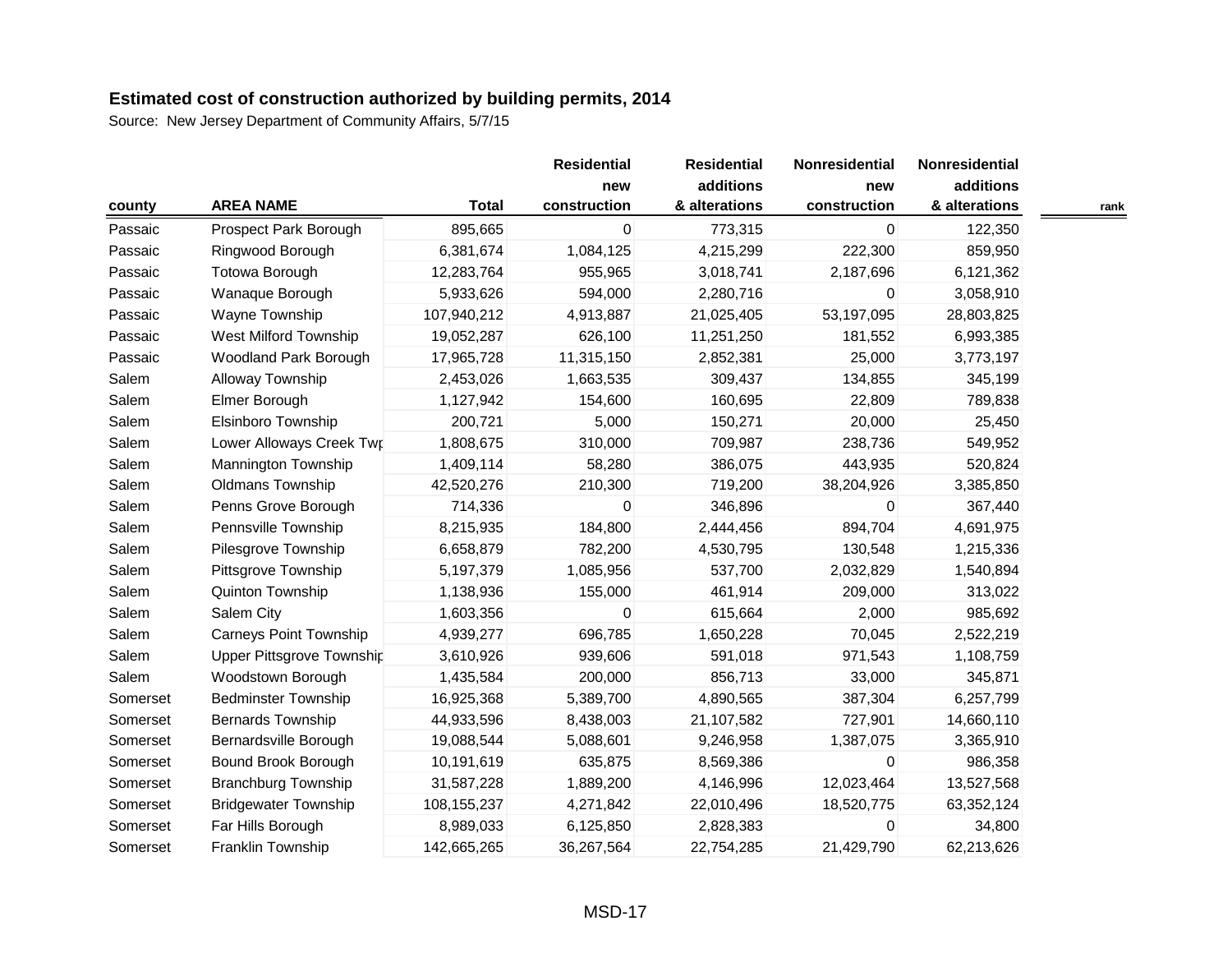| county        |                            |              | <b>Residential</b>  | <b>Residential</b>         | Nonresidential      | Nonresidential             |      |
|---------------|----------------------------|--------------|---------------------|----------------------------|---------------------|----------------------------|------|
|               | <b>AREA NAME</b>           | <b>Total</b> | new<br>construction | additions<br>& alterations | new<br>construction | additions<br>& alterations | rank |
| Somerset      | Green Brook Township       | 10,050,366   | 1,580,300           | 2,988,697                  | 1,109,950           | 4,371,419                  |      |
| Somerset      | Hillsborough Township      | 45,576,260   | 19,489,088          | 15,671,399                 | 3,035,545           | 7,380,228                  |      |
| Somerset      | Manville Borough           | 6,093,077    | 666,475             | 2,627,666                  | 25,009              | 2,773,927                  |      |
| Somerset      | Millstone Borough          | 339,310      | 100,000             | 239,310                    | $\Omega$            | 0                          |      |
| Somerset      | Montgomery Township        | 48,164,348   | 14,314,210          | 11,944,475                 | 10,632,680          | 11,272,983                 |      |
| Somerset      | North Plainfield Borough   | 6,421,554    | 0                   | 4,194,415                  | $\Omega$            | 2,227,139                  |      |
| Somerset      | Peapack and Gladstone Bo   | 5,627,770    | 1,193,500           | 2,704,479                  | 183,000             | 1,546,791                  |      |
| Somerset      | Raritan Borough            | 14,922,357   | 1,008,012           | 2,416,850                  | 265,002             | 11,232,493                 |      |
| Somerset      | Rocky Hill Borough         | 930,544      | 0                   | 291,794                    | 92,200              | 546,550                    |      |
| Somerset      | Somerville Borough         | 18,266,305   | 0                   | 3,265,161                  | 8,693,000           | 6,308,144                  |      |
| Somerset      | South Bound Brook Boro     | 1,658,096    | 350,200             | 1,114,363                  | 19,375              | 174,158                    |      |
| Somerset      | Warren Township            | 41,460,854   | 9,907,063           | 11,902,685                 | 1,003,344           | 18,647,762                 |      |
| Somerset      | Watchung Borough           | 17,606,817   | 7,952,887           | 5,751,002                  | 172,110             | 3,730,818                  |      |
| <b>Sussex</b> | Andover Borough            | 218,060      | 0                   | 126,410                    | $\Omega$            | 91,650                     |      |
| <b>Sussex</b> | Andover Township           | 3,410,262    | 0                   | 2,061,125                  | 585,900             | 763,237                    |      |
| Sussex        | <b>Branchville Borough</b> | 1,247,780    | 274,500             | 337,085                    | 496,500             | 139,695                    |      |
| Sussex        | Byram Township             | 5,098,697    | 1,084,100           | 3,339,673                  | 500                 | 674,424                    |      |
| Sussex        | Frankford Township         | 14,399,652   | 2,707,800           | 2,869,825                  | 1,000               | 8,821,027                  |      |
| <b>Sussex</b> | Franklin Borough           | 5,066,023    | 0                   | 832,874                    | 3,078,984           | 1,154,165                  |      |
| Sussex        | Fredon Township            | 1,531,185    | 0                   | 1,102,012                  | 311,600             | 117,573                    |      |
| <b>Sussex</b> | Green Township             | 3,238,803    | 1,200,800           | 328,301                    | 727,125             | 982,577                    |      |
| <b>Sussex</b> | Hamburg Borough            | 1,759,843    | 3,475               | 644,523                    | 619,878             | 491,967                    |      |
| <b>Sussex</b> | Hampton Township           | 3,945,316    | 349,400             | 1,762,473                  | 142,400             | 1,691,043                  |      |
| <b>Sussex</b> | Hardyston Township         | 6,772,068    | 3,211,954           | 2,293,646                  | 313,430             | 953,038                    |      |
| <b>Sussex</b> | Hopatcong Borough          | 7,035,301    | 708,695             | 5,082,652                  | 135,800             | 1,108,154                  |      |
| Sussex        | Lafayette Township         | 1,491,616    | 501,600             | 638,002                    | 18,574              | 333,440                    |      |
| Sussex        | Montague Township          | 974,495      | 15,975              | 808,894                    | $\mathbf 0$         | 149,626                    |      |
| <b>Sussex</b> | Newton Town                | 4,960,318    | 70,000              | 1,270,510                  | 292,450             | 3,327,358                  |      |
| Sussex        | Ogdensburg Borough         | 379,213      | 0                   | 298,313                    | $\Omega$            | 80,900                     |      |
| <b>Sussex</b> | Sandyston Township         | 1,247,249    | 440,211             | 598,930                    | 139,880             | 68,228                     |      |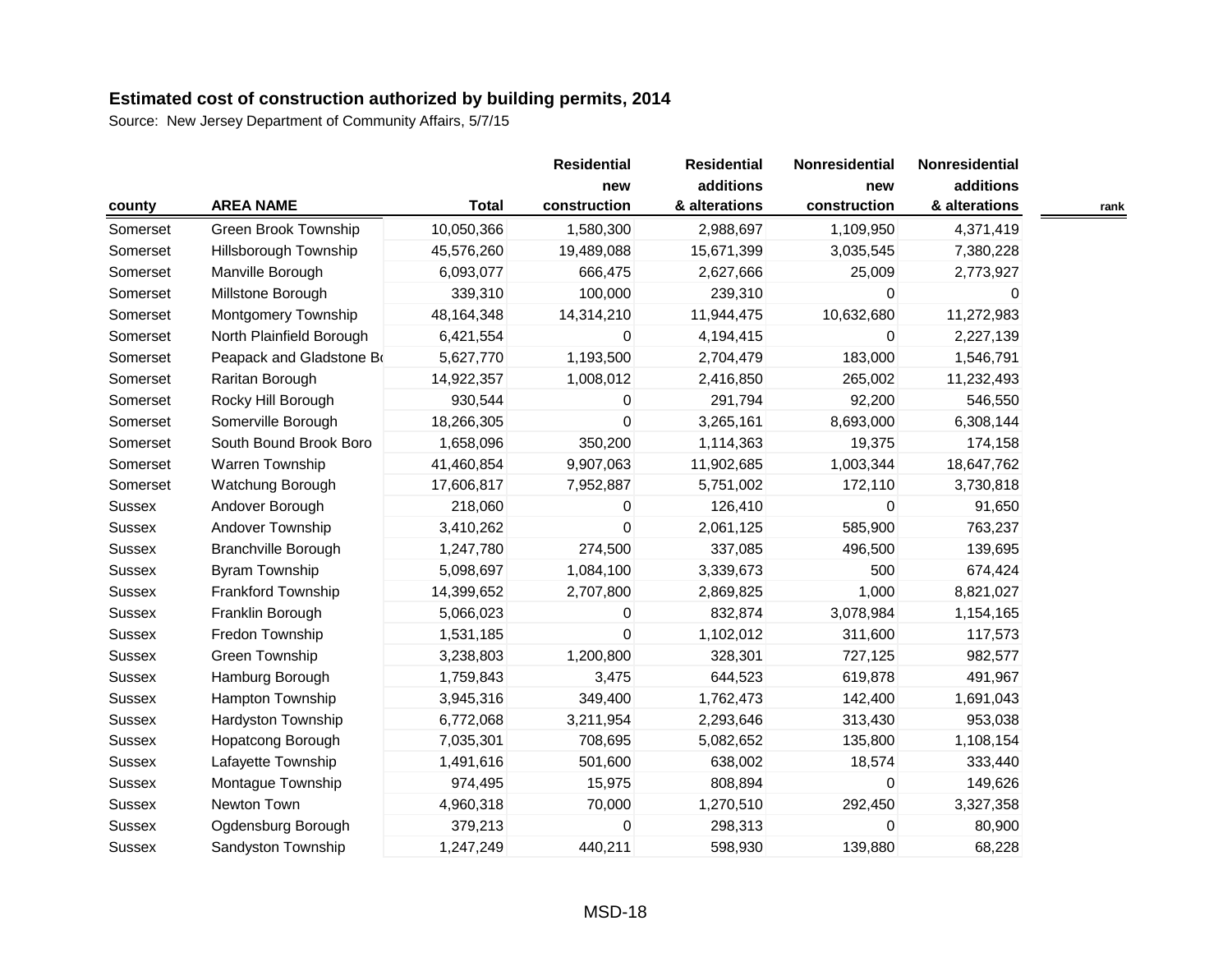| county        |                                  |              | <b>Residential</b>  | <b>Residential</b>         | Nonresidential      | Nonresidential             |      |
|---------------|----------------------------------|--------------|---------------------|----------------------------|---------------------|----------------------------|------|
|               | <b>AREA NAME</b>                 | <b>Total</b> | new<br>construction | additions<br>& alterations | new<br>construction | additions<br>& alterations | rank |
| Sussex        | Sparta Township                  | 19,148,549   | 3,618,250           | 11,385,913                 | 385,600             | 3,758,786                  |      |
| Sussex        | Stanhope Borough                 | 1,158,609    | 80,000              | 1,060,893                  | 0                   | 17,716                     |      |
| <b>Sussex</b> | <b>Stillwater Township</b>       | 4,367,581    | 418,350             | 1,734,571                  | 1,635,758           | 578,902                    |      |
| Sussex        | Sussex Borough                   | 671,934      | 0                   | 290,069                    | 0                   | 381,865                    |      |
| Sussex        | Vernon Township                  | 15,435,590   | 211,000             | 7,683,004                  | 185,987             | 7,355,599                  |      |
| <b>Sussex</b> | Walpack Township                 | 6,001        | 0                   | 0                          | $\Omega$            | 6,001                      |      |
| <b>Sussex</b> | Wantage Township                 | 10,076,859   | 1,573,391           | 4,568,912                  | 678,377             | 3,256,179                  |      |
| Union         | <b>Berkeley Heights Township</b> | 23,877,557   | 4,493,235           | 12,398,501                 | 938,500             | 6,047,321                  |      |
| Union         | <b>Clark Township</b>            | 55,496,640   | 6,805,466           | 8,472,301                  | 22,520,000          | 17,698,873                 |      |
| Union         | Cranford Township                | 43,259,949   | 3,258,881           | 25,725,909                 | 2,027,825           | 12,247,334                 |      |
| Union         | Elizabeth City                   | 109,231,924  | 26,399,971          | 13,780,650                 | 41,016,852          | 28,034,451                 |      |
| Union         | Fanwood Borough                  | 10,434,072   | 5,213,510           | 4,685,235                  | 57,800              | 477,527                    |      |
| Union         | Garwood Borough                  | 3,887,965    | 366,000             | 2,606,533                  | 14,500              | 900,932                    |      |
| Union         | Hillside Township                | 7,388,038    | 173,800             | 2,978,977                  | 655,500             | 3,579,761                  |      |
| Union         | Kenilworth Borough               | 36,199,883   | 1,082,930           | 2,905,560                  | 0                   | 32,211,393                 |      |
| Union         | <b>Linden City</b>               | 56, 167, 357 | 13,192,208          | 10,709,514                 | 5,821,572           | 26,444,063                 |      |
| Union         | Mountainside Borough             | 15,082,525   | 1,728,400           | 5,329,953                  | $\mathbf 0$         | 8,024,172                  |      |
| Union         | New Providence Borough           | 76,263,182   | 37,610,295          | 22,629,499                 | 4,181,526           | 11,841,862                 |      |
| Union         | <b>Plainfield City</b>           | 17,631,841   | 517,000             | 15,991,586                 | 278,350             | 844,905                    |      |
| Union         | <b>Rahway City</b>               | 18,177,290   | 3,079,425           | 5,573,305                  | 38,300              | 9,486,260                  |      |
| Union         | Roselle Borough                  | 5,711,704    | 5,000               | 3,482,338                  | 302,000             | 1,922,366                  |      |
| Union         | Roselle Park Borough             | 4,955,832    | 256,300             | 2,068,715                  | 1,004,500           | 1,626,317                  |      |
| Union         | Scotch Plains Township           | 36,437,161   | 4,214,750           | 19,664,720                 | 1,232,800           | 11,324,891                 |      |
| Union         | Springfield Township             | 15,802,956   | 1,100,530           | 9,617,233                  | 68,400              | 5,016,793                  |      |
| Union         | <b>Summit City</b>               | 81,895,756   | 9,669,904           | 28,611,214                 | 9,597,851           | 34,016,787                 |      |
| Union         | Union Township                   | 38,967,895   | 805,400             | 15,910,796                 | 3,004,182           | 19,247,517                 |      |
| Union         | Westfield Town                   | 73,487,822   | 26,561,581          | 30,273,361                 | 2,283,534           | 14,369,346                 |      |
| Union         | Winfield Township                | 178,396      | 0                   | 178,396                    | $\mathbf 0$         | 0                          |      |
| Warren        | <b>Allamuchy Township</b>        | 5,088,405    | 3,811,320           | 1,018,283                  | 12,172              | 246,630                    |      |
| Warren        | Alpha Borough                    | 766,625      | 15,000              | 330,528                    | 0                   | 421,097                    |      |